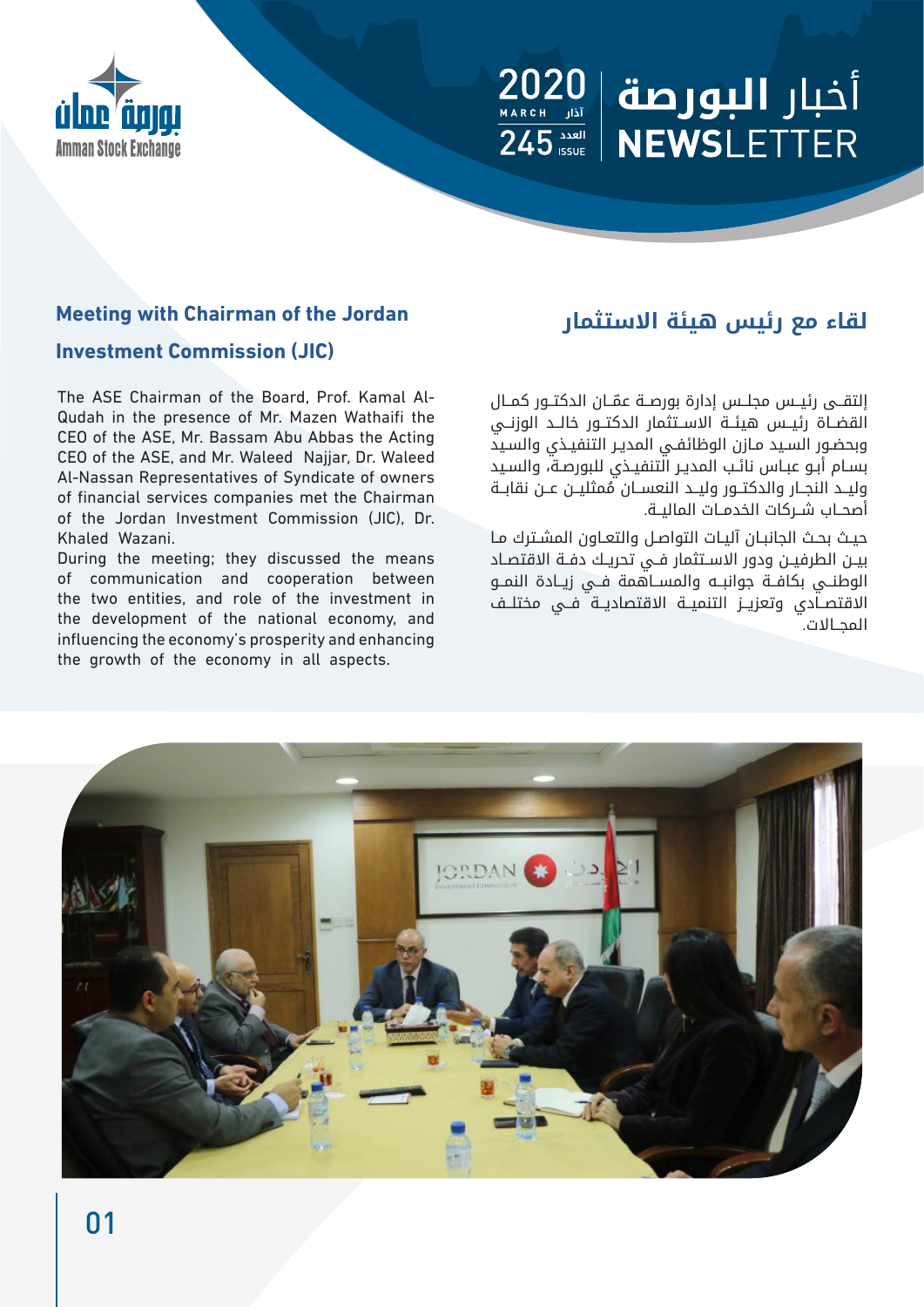#### **Challenge Initiative for Research**

#### **Universities in Jordan**

Under the patronage of the Amman Stock Exchange (ASE) for the eighth consecutive year, the Chartered **Financial Analysis Institute (CFA), and the CFA Society Jordan** launched the Challenge Initiative for Research Challenge in Jordan. Mr. Mazen Wathaifi the CEO of the ASE participated in the Panel of Judges, Teams from Six local leading Jordanian universities competed with a chance to participate at the regional and global levels.

This challenge is an original imitative devised to teach university students in Jordan the best practices in equity research, valuation, and ethics and as a means for leading industry professionals to train students in researching and reporting on public companies. Istishari Hospital was selected as the subject company for the challenge.

The Six participating universities were: Alahlivya Amman University, Princess Sumaya University for Technology, Hashemite University, University of Petra. Jordan University and Yarmouk University. The winner of Local Challenge was Hashemite University and it will participate in the Regional Challenge which will be in Jordan/ Dead Sea on the 1st of April.2020, with a chance to compete at the Global level.

# **ُ بورصة عمان ترعى إطالق مبادرة التحدي ألبحاث الشركات في األردن**

تحــت رعايــة بورصــة عمــان وللمــرة الثامنــة علــى التوالــي أطلـق معهـد المحللين المالييـن المعتمدين **Institute CFA** وجمعية المحللين الماليين األردنية **Jordan Society CFA**، مُبــادرة التحــدي لأبحــاث الشــركات فــي الأردن. حيــث شــارك الســيد مــازن الوظائفــي المديــر التنفيــذي للبورصــة فــي لجنـة التحكيـم لهـذه المبـادرة. وقـد تنافسـت سـت جامعـات محليــة رائــدة علــى الصعيــد المحلــي، حيــث ســتحظى الجامعــة الفائــزة بفرصــة المشــاركة فــي المســابقة علــى الصعيديــن الاقليمــي والعالمــي.

وتهـدف هـذه المُبـاردة أساسـاً إلـى تعليـم طـلاب الجامعات الأردنية أفضل الممارسـات لأداء الأبحاث والتقييم للشـركات إضافــة إلــى ســلوكــات المهنــة، وتُعتبــر وســـلة لقبــام المهنييــن وأصحــاب الخبــرات بتدريــب الطــاب علــى عمــل وإصـدار تقاريـر ماليـة مهنيـة تتعلـق بالشـركات المسـاهمة العامــة، وقــد تــم اختيــار المستشــفى الاستشــاري ليكــون موضــوع البحــث للتحــدي المحلــي.

وشــارك فــي هــذا التحــدي ســت جامعــات وهــي: جامعــة عمــان الأهليــة وجامعــة الأميــرة ســمية للتكنولوجيــا والجامعــة الهاشــمية وجامعــة البتـــرا والجامعــة الأردنيــة وجامعــة اليرمــوك، وقــد فــازت الجامعــة الهاشــمية فــي المركـز الأول، حيـث تأهـل الفريـق للمشـاركة فـي التحـدي الاقليمــي الــذي ســيُنظم للمــرة الاولــى فــي الاردن فــي أحـد فنـادّق البحـّر الميـت فـي الأول مـن شـهّر نيسـان مـنّ عـام 2020 ليكـون لـه فرصـة المشـاركة فـي التحـدي العالمـي فــي حــال فــوز الفريــق علــى المســتوى االقليمــي.

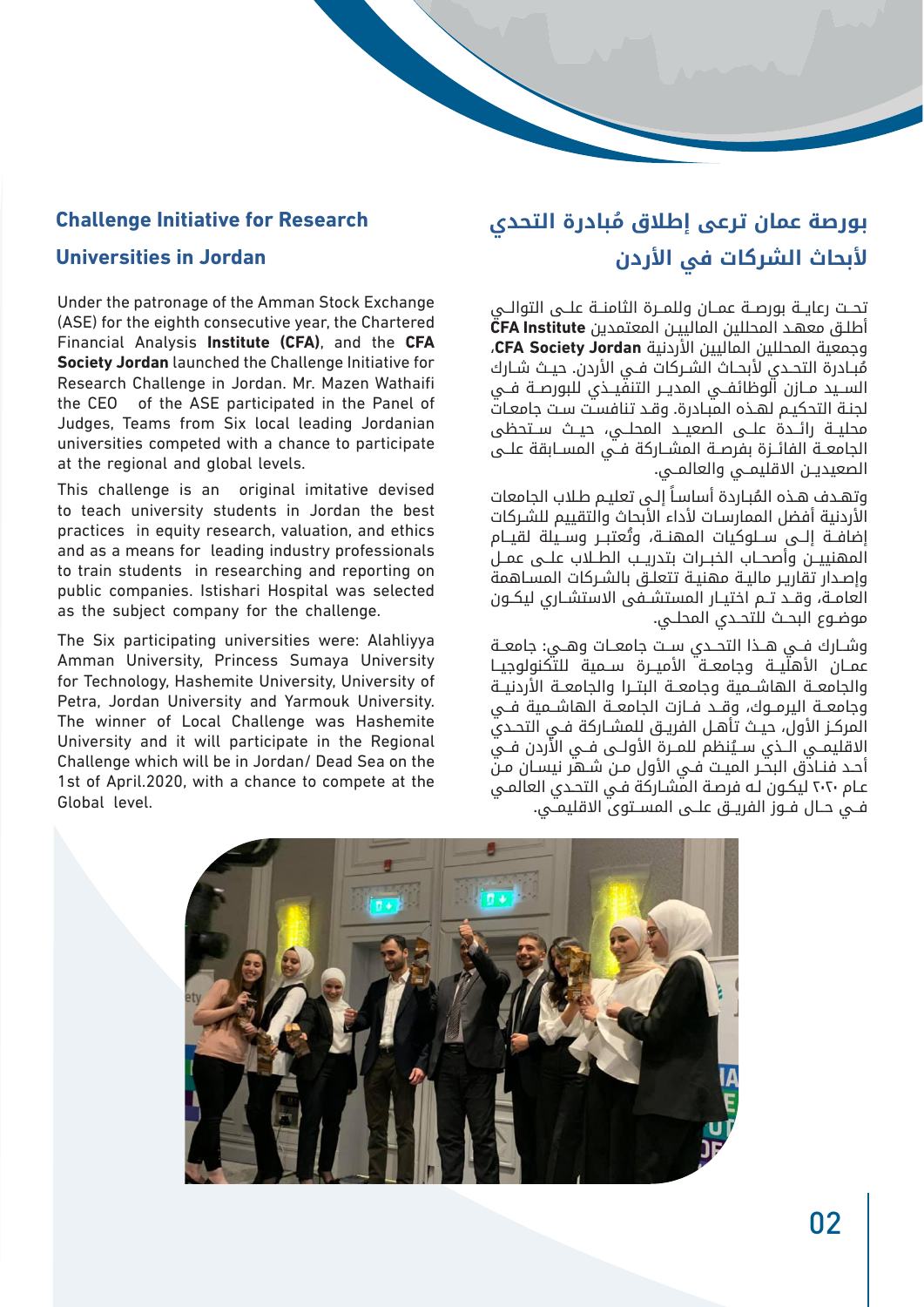#### **أداء بورصة عمان Performance ASE The**

The ASE performance revealed a decline during February 2020, as the ASE price index weighted by free-float shares closed at  $1835.9$  points, a  $1.1\%$ increase in comparison with the end of 2019. This came as a result of the increase of the financial sector index by 0.2%, the Service sector index by 2.4%, and the Industry sector index by 2.4%, the index weighted by market capitalization closed at  $3446.8$  points at the end of February, a 1.9% decrease in comparison with the end of 2019. The trading volume until February, 2020 reached JD 227.3 million compared to JD 188.1 million in the same period of the last year, a 20.9% increase. The number of traded shares increased to 208.9 million shares in comparison with 146.2 million shares at the same period of last year, a 42.9% increase. The number of executed transactions increased to 89.4 thousand transactions, and increase of 18.6% in comparison with the same period of last year. Market capitalization of listed companies decreased by JD 293.5 million reaching JD 14.621 billion, a  $1.9\%$ decrease against the end of year 2019, constituting 48.8% of the GDP.

أظهــرت مؤشــرات الأداء فــي بورصــة عمــان ارتفاعــاً خــلال شـهر شـباط عـام ،2020 حيـث أغلـق الرقـم القياسـي المرجـح للأســهم الحــرة عنــد ١٨٣٥,٩ نقطــة وبارتفــاع نســَبته ١,١٪ مقارنـة مـع مسـتواه فـي نهايـة العـام ٢٠١٩، وقـد جـاء ذلـك نتيجــة لارتفــاع الرقــم الّقياســي لأســعار أســهم القطــاع المالـي بنسـبة ٢.٢ ولقطـاع الخدمـات بنسـبة ٢.٤٪، ولقطـاع الصناعــة بنســبة ٢,٤٪، كمــا أغلــق الرقــم القياســي المرجـح بالقيمـة السـوقية عنـد 3446.8 نقطـة بانخفـاض نسـبته %1.9 مقارنــة مــع مســتواه فــي نهايــة العــام ٢٠١٩، وبلـــغ حجــم التـداول منـذ بدايـة العـام وحتـى نهايـة شـهر شـباط 2020 حوالــي 227.3 مليــون دينــار مقارنــة مــع 188.1 مليــون دينــار لنفـس الفتــرة مــن العــام الماضــي. وبارتفــاع نسـبته 7٠٫٩٪ وبالنسـبة لعـدد الأسـهم المتداولـة فقـد ارتفـع ليصـل إلـى 208.9 سـهم مقارنـة مـع 146.2 مليـون سـهم للعـام الماضـي وبارتفــاع نســبته ٢,٦٩٪، كمــا ارتفــع عــدد العقــود المنفــذة ليصــل إلــى ٨٩,٤ ألــف عقــد، بارتفــاع نســبته ١٨,٦٪ لنفــس الفتــرة مــن العــام الماضــي، وبالنســبة للقيمــة الســوقية لألسـهم المدرجـة فـي بورصـة عمـان فقـد انخفضـت بمقـدار 293.5 مليـون دينـار لتصـل إلـى 14.621 مليـار دينـار وبانخفاض نسـبته ١,٩٪ مقارنة مع نهاية عام ٢٠١٩ لتشـكل مــا نسبتـــه %48.8 مـن الناتـج المحلـي اإلجمالـي.

# **مؤشرات أداء بورصةعمان**

#### **The ASE Performance Indicator**

|                               | <b>Change</b><br>% | كانون الثاني<br><b>January</b> | شناط<br><b>February</b> |                                       |
|-------------------------------|--------------------|--------------------------------|-------------------------|---------------------------------------|
| Trading Value (JD million)    | 16.5               | 105                            | 122.3                   | حجم التداول رمليون دينار،             |
| Avg. Daily Trading Value (m)  | 22                 | 5                              | 6.1                     | المعدل اليومي لحجم التداول<br>(مليون) |
| No. of Traded Shares (m)      | 24.4               | 93.1                           | 115.8                   | عدد الأسهم (مليون)                    |
| No. of Transaction (thousand) | 2.3                | 44.2                           | 45.2                    | عدد العقود ربالألف)                   |
| Market Capitalization (JD m)  | 3.6                | 15169                          | 14621                   | القيمة السوقية رمليون دينار،          |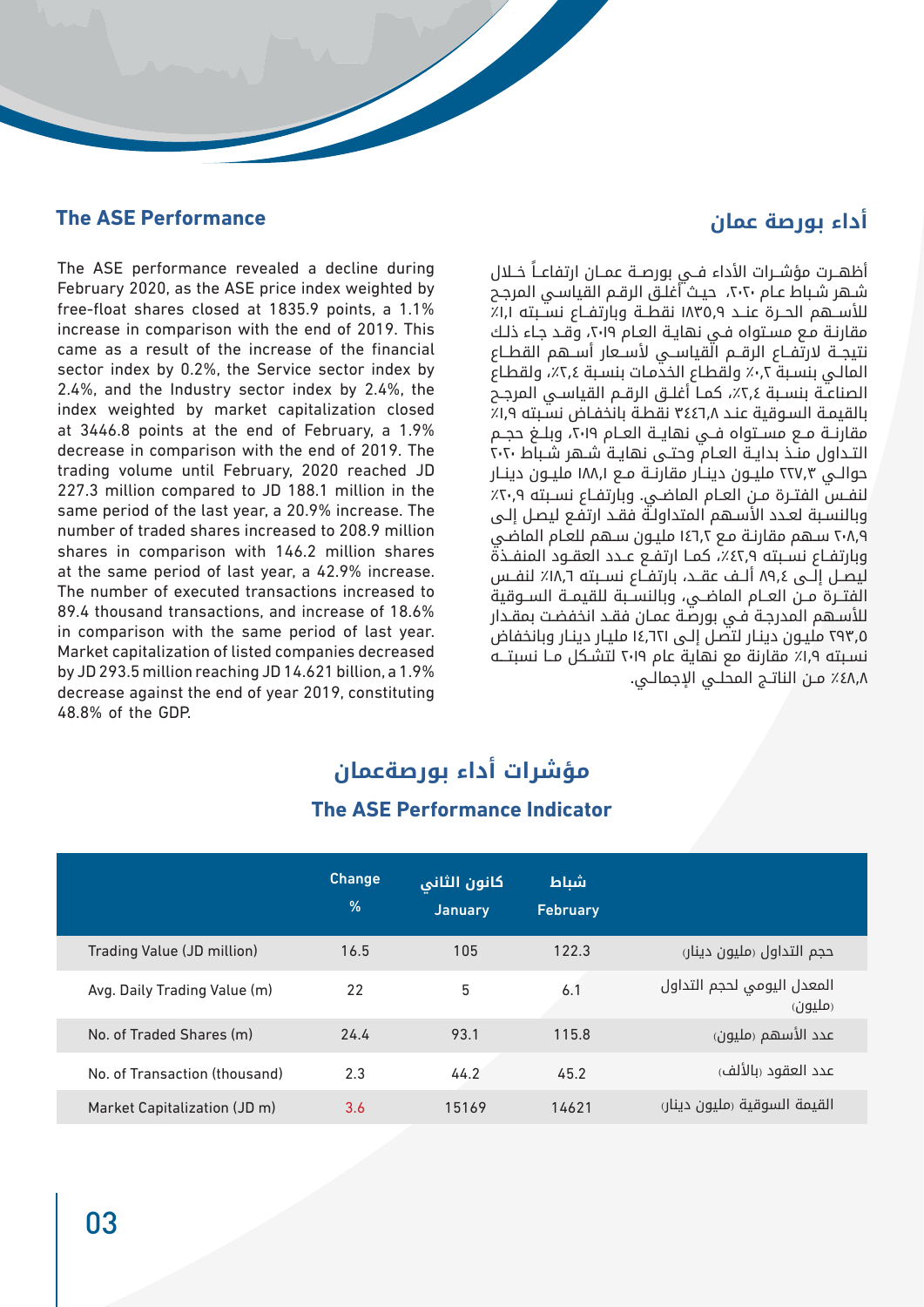## **قرارات بورصة عمان**

#### **قرارات مجلس االدارة**-:

• تعويــم الســعر اإلفتتاحــي لســهم شــركة الصالحيــة لالسـتثمار والتطويـر العقـاري )SIRDO )فـي البورصـة وذلـك ً اعتبــارا مــن .2020/2/3

#### **قرارات المدير التنفيذي**-:

• إيقــاف التــداول بأســهم شــركة العبــور للشــحن والنقــل )TRUK )ً فــي البورصــة اعتبــارا مــن ،2020/2/2 لحيــن انتهــاء اجـراءات تخفيـض رأسـمال الشـركة وصـدور كتـب الموافقـة مــن الجهــات الرســمية.

• إلغـاء التـداول بأسـهم شـركة األمـل لالسـتثمارات الماليـة )AMAL )مــن ســوق األوراق الماليــة غيــر المدرجــة وإعــادة التــداول بأســهمها فــي الســوق الثانــي فــي البورصــة ً بســعر مرجعــي معــوم وذلــك اعتبــارا مــن .2020/2/9

• إعــادة التــداول بأســهم شــركة العبــور للشــحن والنقــل )TRUK )ً فـي البورصـة وذلـك اعتبـارا مـن ,2020/2/17 علـى أن يصبــح الســعر المرجعــي لســهم الشــركة 1.04 دينــار.

• إدراج اإلصــدار الســادس والعشــرون مــن أذونــات الخزينــة لعــام 2019 فــي البورصــة تاريــخ االســتحقاق ,2020/5/24 والبالــغ عددهــا 25 مليــون دينــار وبقيمــة اســمية مقدارهــا 1000 ً دينــار اعتبــارا مــن .2020/2/18

• إدراج اإلصــدار الســابع والعشــرون مــن أذونــات الخزينــة لعــام 2019 فــي البورصــة تاريــخ االســتحقاق ,2020/6/26 والبالــغ عددهــا 25 مليــون دينــار وبقيمــة اســمية مقدارهــا 1000 ً دينــار اعتبــارا مــن .2020/2/18

• إدراج اإلصــدار الثامــن والعشــرون مــن أذونــات الخزينــة لعــام 2019 فــي البورصــة تاريــخ االســتحقاق,2020/12/26 والبالــغ عددهــا 50 مليــون دينــار وبقيمــة اســمية مقدارهــا 1000 ً دينــار اعتبــارا مــن .2020/2/18

• إدراج اإلصــدار الثامــن والخمســون مــن ســندات الخزينــة لعــام 2019 فــي البورصــة تاريــخ االســتحقاق ,2022/11/21 والبالــغ قيمتــه 50 مليــون وبقيمــة اســمية مقدارهــا 1000 دينــار وبفائــدة (4.064%), وذلــك اعتبــاراً مــن 2020/2/18.

• إدراج اإلصــدار التاســع والخمســون مــن ســندات الخزينــة لعــام 2019 فــي البورصــة تاريــخ االســتحقاق,2024/11/21 والبالــغ قيمتــه 50 مليــون وبقيمــة اســمية مقدارهــا 1000 دينــار وبفائــدة (4.477%), وذلــك اعتبــاراً مــن 2020/2/18.

# **The ASE Decisions**

#### **The Directors of Board Decisions:**

• Float the Opening price of Al- Salhiah Investment and Real Estate Development (SIRDO) Company shares, as of  $2020/2/3$ .

#### **The CEO Decisions:**

• Suspend the Trading of the Ubour Logistic Services plc (TRUK) Company At ASE as of 2/2/2020, until capital reduction procedures are completed.

• Cancel the trading of the Amal Financial Investments (AMAL) from the OTC market and resumed in the second market with a floated reference price, as of  $9/2/2020$ .

• Resume the trading of Ubour Logistic Services plc (TRUK) Company's shares at the ASE as of  $17/2/2020$ , with a reference price JD 1.04.

• List the 26<sup>th</sup> issue of the Treasury Bills for the year 2019 at the ASE, the maturity date is  $24/5/2020$ , the total value is JD 25 million, with a par value of JD 1000, as of 18/2/2020.

• List the 27<sup>th</sup> issue of the Treasury Bills for the year 2019 at the ASE, the maturity date is 26/6/2020, the total value is JD 25 million, with a par value of JD 1000, as of 18/2/2020.

• List the 28<sup>th</sup> issue of the Treasury Bills for the year 2019 at the ASE, the maturity date is  $26/12/2020$ . the total value is JD 50 million, with a par value of JD 1000, as of 18/2/2020.

• List the 58<sup>th</sup> issue of Treasury Bonds for the year 2019 at the ASE the maturity date is  $21/11/2022$ , with a total value of JD 50 million and JD 1000 par value with  $(%4.064)$  interest rate as of  $18/2/2020$ .

• List the 59<sup>th</sup> issue of Treasury Bonds for the year 2019 at the ASE the maturity date is  $21/11/2024$ , with a total value of JD 50 million and JD 1000 par value with  $(%4.477)$  interest rate as of  $18/2/2020$ .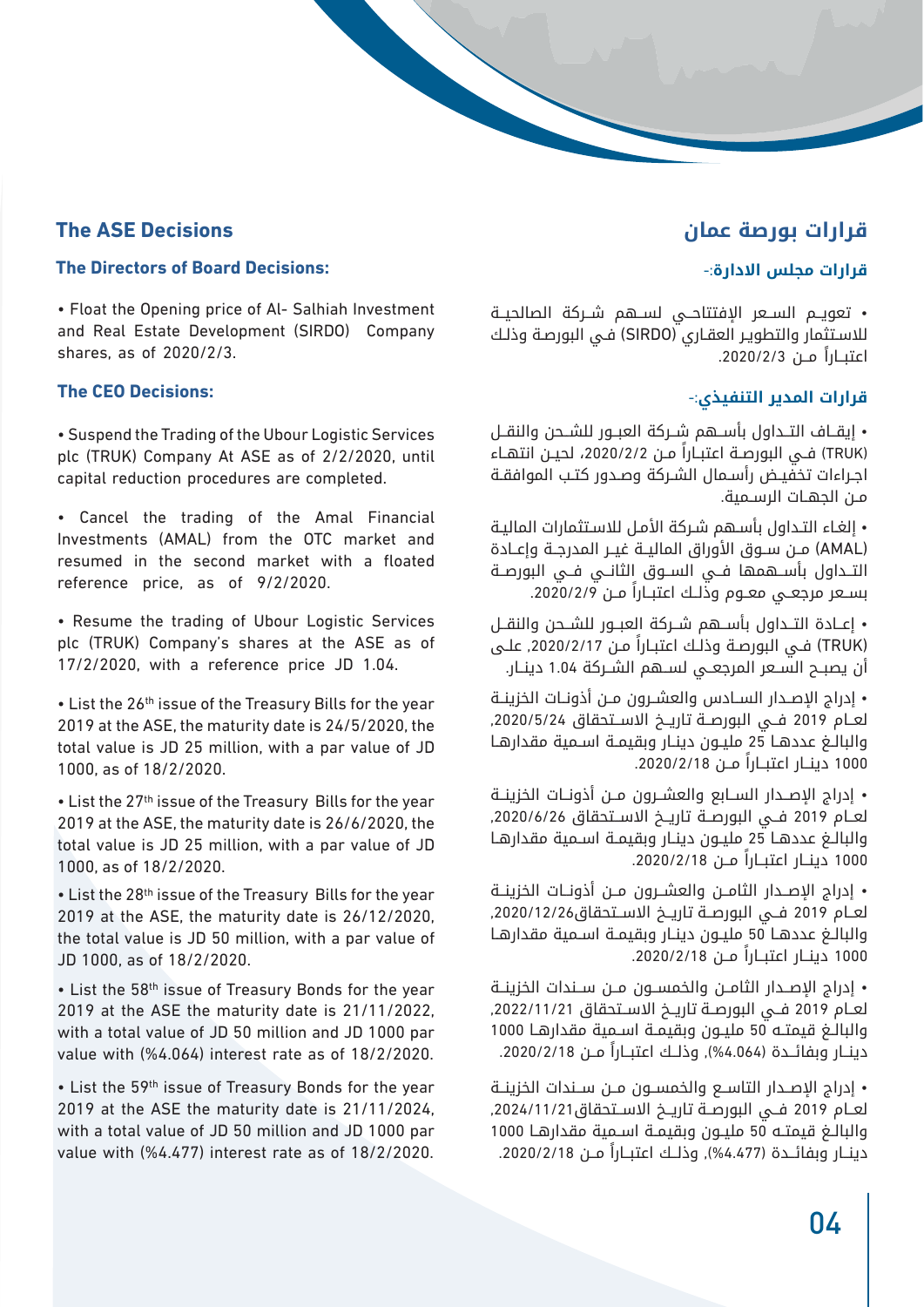• List the 60<sup>th</sup> issue of Treasury Bonds for the year 2019 at the ASE the maturity date is  $24/11/2026$ , with a total value of JD 125 million and JD 1000 par value with $(4.790\%)$  interest rate as of  $18/2/2020$ .

• List the 61<sup>th</sup> issue of Treasury Bonds for the year 2019 at the ASE the maturity date is  $4/12/2029$ , with a total value of JD 50 million and JD 1000 par value with  $(5.558\%)$  interest rate as of  $18/2/2020$ .

• List the 62<sup>th</sup> issue of Treasury Bonds for the year 2019 at the ASE the maturity date is 4/12/2034, with a total value of JD 50 million and JD 1000 par value with  $(6.159\%)$  interest rate as of  $18/2/2020$ .

• List the 63<sup>th</sup> issue of Treasury Bonds for the year 2019 at the ASE the maturity date is  $12/12/2029$ . with a total value of JD 100 million and JD 1000 par value with  $(5.558%)$  interest rate as of  $18/2/2020$ .

• List the 64<sup>th</sup> issue of Treasury Bonds for the year 2019 at the ASE the maturity date is  $22/12/2029$ , with a total value of JD 100 million and JD 1000 par value with  $(5.550\%)$  interest rate as of  $18/2/2020$ .

• List the 1st issue of Treasury Bonds for the year 2020 at the ASE the maturity date is  $13/1/2030$ , with a total value of JD 100 million and JD 1000 par value with  $(5.479%)$  interest rate as of  $26/2/2020$ .

• List the 2<sup>nd</sup> issue of Treasury Bonds for the year 2020 at the ASE the maturity date is  $13/1/2023$ . with a total value of JD 50 million and JD 1000 par value with  $(4.002\%)$  interest rate as of  $26/2/2020$ .

• List the 3<sup>rd</sup> issue of Treasury Bonds for the year 2020 at the ASE the maturity date is  $16/1/2022$ , with a total value of JD 50 million and JD 1000 par value with  $(3.984\%)$  interest rate as of  $26/2/2020$ .

• List the 4<sup>th</sup> issue of Treasury Bonds for the year 2020 at the ASE the maturity date is  $16/1/2025$ , with a total value of JD 50 million and JD 1000 par value with  $(4.453%)$  interest rate as of  $26/2/2020$ .

• إدراج اإلصــدار الســتون مــن ســندات الخزينــة لعــام 2019 فــي البورصــة تاريــخ االســتحقاق ,2026/11/24 والبالــغ قيمتــه 125 مليــون وبقيمــة اســمية مقدارهــا 1000 دينــار وبفائــدة (4.790), وذلـك اعتبــاراً مــن 2020/2/18.

• إدراج اإلصـدار الحـادي والسـتون مـن سـندات الخزينـة لعـام 2019 فــي البورصــة تاريــخ االســتحقاق ,2029/12/4 والبالــغ قيمتــه 50 مليــون وبقيمــة اســمية مقدارهــا 1000 دينــار وبفائــدة (5.558%), وذلــك اعتبــاراً مــن 2020/2/18.

• إدراج اإلصـدار الثانـي والسـتون مـن سـندات الخزينـة لعـام 2019 فــي البورصــة تاريــخ االســتحقاق ,2034/12/4 والبالــغ قيمتــه 50 مليــون وبقيمــة اســمية مقدارهــا 1000 دينــار وبفائــدة (6.159%), وذلــك اعتبــاراً مــن 2020/2/18.

• إدراج اإلصـدار الثالـث والسـتون مـن سـندات الخزينـة لعـام 2019 فـي البورصـة تاريـخ االسـتحقاق ,2029/12/12 والبالـغ قيمتــه 100 مليــون وبقيمــة اســمية مقدارهــا 1000 دينــار وبفائـدة (5.558%), وذلـك اعتبـاراً مـن 2020/2/18.

• إدراج اإلصـدار الرابـع والسـتون مـن سـندات الخزينـة لعـام 2019 فـي البورصـة تاريـخ االسـتحقاق ,2029/12/22 والبالـغ قيمتــه 100 مليــون وبقيمــة اســمية مقدارهــا 1000 دينــار وبفائــدة (5.550%), وذلـك اعتبــاراً مــن 2020/2/18.

• إدراج اإلصـدار األول مـن سـندات الخزينـة لعـام 2020 فـي البورصـة تاريـخ االسـتحقاق ,2030/1/13 والبالـغ قيمتـه 100 مليـون وبقيمـة اسـمية مقدارهـا 1000 دينـار وبفائـدة (5.479%), وذلك اعتباراً من 2020/2/26.

• إدراج اإلصـدار الثانـي مـن سـندات الخزينـة لعـام 2020 فـي البورصــة تاريــخ االســتحقاق ,2023/1/13 والبالــغ قيمتــه 50 مليـون وبقيمـة اسـمية مقدارهـا 1000 دينـار وبفائـدة )%4.002(, ً وذلك اعتبارا من .2020/2/26

• إدراج اإلصـدار الثالـث مـن سـندات الخزينـة لعـام 2020 فـي البورصــة تاريــخ االســتحقاق ,2022/1/16 والبالــغ قيمتــه 50 مليـون وبقيمـة اسـمية مقدارهـا 1000 دينـار وبفائـدة )%3.984(, ً وذلك اعتبارا من .2020/2/26

• إدراج اإلصـدار الرابـع مـن سـندات الخزينـة لعـام 2020 فـي البورصــة تاريــخ االســتحقاق ,2025/1/16 والبالــغ قيمتــه 50 مليـون وبقيمـة اسـمية مقدارهـا 1000 دينـار وبفائـدة (4.453%), وذلك اعتباراً من 2020/2/26.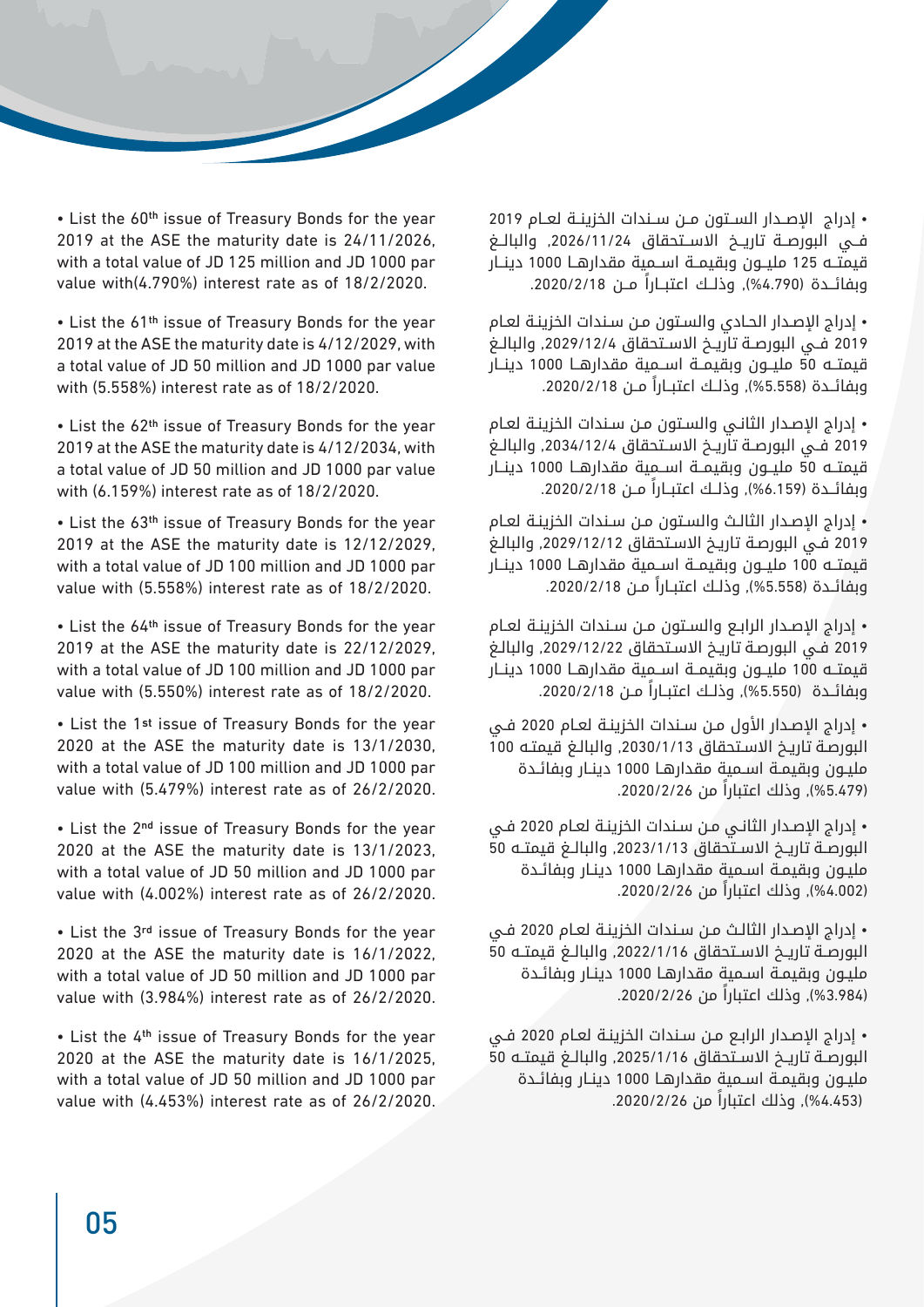#### **Foreign Investment**

• The value of shares purchased by Non-Jordanians in February equaled JD 13.7 million, %90.4 of which were purchased by Arabs and %9.6 of which were purchased by Foreign.

• The value of shares sold by Non-Jordanians was

JD 40.8 million, %49.2 of which were sold by Arabs and %50.8 of which were sold by Foreign.

• During this month, net Non-Jordanian investments showed JD 27.1 million in negative.

• By the end of February, shares owned by Non-Jordanians represented %50.9 of the ASE capitalization %34.7 of which are owned by Arab investors and %16.2 by Non-Arabs, at the sector level, the Non- Jordanian ownership in the financial sector was  $%55.1$  in the services sector was  $%18.6$ and in the industrial sector  $%61.4.$ 

## **اإلستثمـار األجنبي**

• بلغــت قيمــة األســهم المشــتراة مــن قبــل غيــر الأردنييــن خــلال شــهر شــباط 13.7 مليــون دينــار، منهـا %90.4 لمسـتثمرين عـرب و%9.6 لمسـتثمرين أجانــب.

• بلغــت قيمــة الأســهم المباعــة مــن قبــل غيــر األردنييــن 40.8 مليــون دينــار، منهــا %49.2 تــم بيعهـا مـن قبـل مسـتثمرين عـرب %50.8 تـم بيعهـا مــن قبــل مســتثمرين أجانــب .

• بلــغ صافــي اســتثمار غيــر األردنييــن خــال شــهر شــباط 27.1 مليــون دينــار بالســالب

• شـكلت األسـهم المملوكـة مـن قبـل غيـر األردنيين %50.9 مــن القيمــة الســوقية للبورصــة فــي نهايــة شــباط ، منـــها %34.7 لمســتثمرين عــرب و%16.2 لغيـر العـرب، أمـا مـن الناحيـة القطاعيـة، فقـد بلغـت نســبة القطــاع المالــي %55.1 وقطــاع الخدمــات %18.6 وقطــاع الصناعــة .%61.4

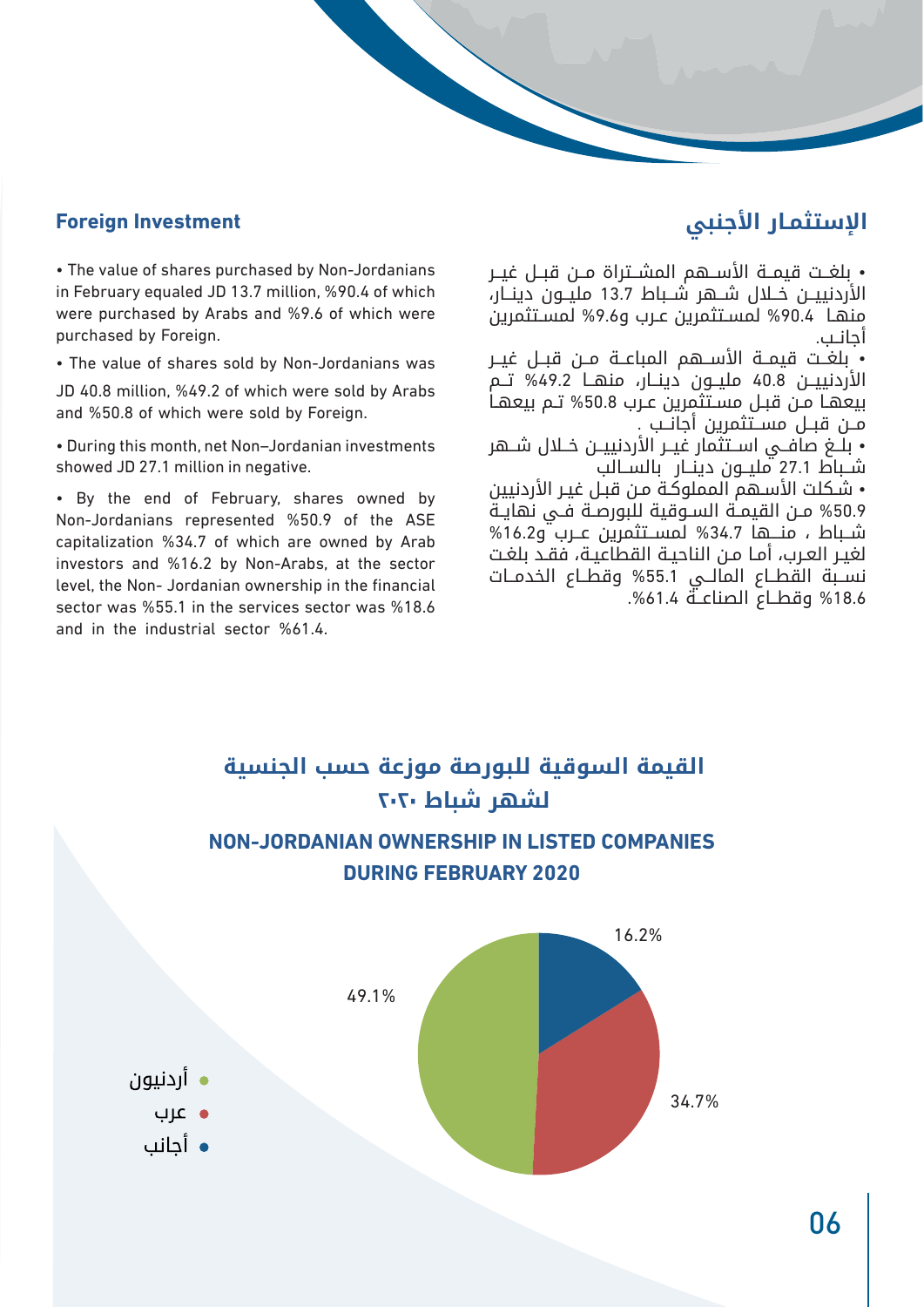#### **ً الشركات العشر االكثر ارتفاعا في أسعار أسهمها خالل شهر شباط 2020 BEST PERFORMERS DURING FEBRUARY 2020**

| <b>COMPANY'S NAME</b>                                            | حجم التداول<br>( دینار )<br><b>Trading Volume</b><br>(JD) | التغير<br>(% )<br>Change<br>(% ) | اغلاق الشهر<br>السابق (دینار)<br><b>Previous Month</b><br>Closing (JD) | اغلاق هذا<br>الشهر (دینار)<br><b>This Month</b><br>Closing (JD) | اسم الشركة                                 |
|------------------------------------------------------------------|-----------------------------------------------------------|----------------------------------|------------------------------------------------------------------------|-----------------------------------------------------------------|--------------------------------------------|
| ARAB ELECTRICAL INDUSTRIES                                       | 1.646.970.84                                              | 43.60                            | 0.39                                                                   | 0.56                                                            | العربية للصناعات الكهربائية                |
| AL-AMIN FOR INVESTMENT                                           | 424.181.15                                                | 42.00                            | 1.57                                                                   | 2.23                                                            | الامين للاستثمار                           |
| TRAVERTINE COMPANY LTD                                           | 121.448.39                                                | 29.40                            | 0.34                                                                   | 0.44                                                            | شركة الترافرتين                            |
| NATIONAL ALUMINIUM INDUSTRIAL                                    | 2.664.300.59                                              | 23.40                            | 0.47                                                                   | 0.58                                                            | الوطنية لصناعات الالمنيوم                  |
| EURO ARAB INSURANCE GROUP                                        | 1.985.83                                                  | 23.30                            | 1.29                                                                   | 1.59                                                            | المجموعة العربية الأوروبية للتأمين         |
| AFAQ FOR ENERGY CO. P.L.C                                        | 382.772.67                                                | 21.20                            | 1.13                                                                   | 1.37                                                            | آفاق للطاقة                                |
| <b>INTERNATIONAL BROKERAGE &amp;</b><br><b>FINANCIAL MARKETS</b> | 794.167.22                                                | 19.20                            | 0.26                                                                   | 0.31                                                            | العالمية للوساطة والأسواق المالية          |
| NOOR CAPITAL MARKTS FOR<br>DIVERSIFIED INVESTMENTS               | 81,535.17                                                 | 16.90                            | 1.60                                                                   | 1.87                                                            | نور كابيتال ماركتس للإستثمارات<br>المتعددة |
| <b>COMPREHENSIVE MULTIPLE</b><br><b>TRANSPORTATIONS CO.</b>      | 85.783.83                                                 | 15.90                            | 0.63                                                                   | 0.73                                                            | المتكاملة للنقل المتعدد                    |
| <b>TRANSPORT&amp; INVESTMENT</b><br><b>BARTER COMPANY</b>        | 946.529.62                                                | 13.60                            | 0.22                                                                   | 0.25                                                            | المقايضة للنقل والاستثمار                  |

## **ً الشركات العشر االكثر انخفاضا في أسعار أسهمها خالل شهر شباط 2020 2020 FEBRUARY 2020**

| <b>COMPANY'S NAME</b>                                                | حجم التداول<br>( دینار )<br><b>Trading Volume</b><br>(JD) | التغىر<br>(% )<br>Change<br>(% ) | اغلاق الشهر<br>السابق (دينار)<br><b>Previous Month</b><br>Closing (JD) | اغلاق هذا<br>الشهر (دينار)<br>This Month<br>Closing (JD) | اسم الشركة                                        |
|----------------------------------------------------------------------|-----------------------------------------------------------|----------------------------------|------------------------------------------------------------------------|----------------------------------------------------------|---------------------------------------------------|
| <b>IHDATHIAT CO-ORDINATES</b>                                        | 233.783.63                                                | 22.80                            | 0.79                                                                   | 0.61                                                     | الإحداثيات العقارية                               |
| JORDAN MASAKEN FOR LAND &<br>INDUSTRIAL DEVELOPMENT PROJECTS         | 47.443.85                                                 | 21.00                            | 2.33                                                                   | 1.84                                                     | مساكن الأردن لتطوير الأراضي<br>والمشاريع الصناعية |
| PETRA EDUCATION COMPANY                                              | 12.795.00                                                 | 19.60                            | 4.60                                                                   | 3.70                                                     | البتراء للتعليم                                   |
| <b>NATIONAL CABLE &amp; WIRE</b><br><b>MANUFACTURING</b>             | 137.033.90                                                | 17.60                            | 0.17                                                                   | 0.14                                                     | الوطنية لصناعة الكوابل والأسلاك<br>الكهربائية     |
| ALSHAMEKHA FOR REALESTATE AND<br><b>FINANCIAL INVESTMENTS</b>        | 121.130.26                                                | 16.80                            | 1.07                                                                   | 0.89                                                     | الشامخة للاستثمارات العقارية<br>والمالية          |
| CONTEMPRO FOR HOUSING PROJECTS                                       | 124.021.86                                                | 16.30                            | 0.86                                                                   | 0.72                                                     | المعاصرون للمشاريع الاسكانية                      |
| JORDAN PRESS FOUNDATION/AL-RA`I                                      | 5.130.04                                                  | 13.80                            | 0.29                                                                   | 0.25                                                     | المؤسسة الصحفية الاردنية /الرأى                   |
| JORDAN DAIRY                                                         | 1.707.33                                                  | 13.50                            | 3.55                                                                   | 3.07                                                     | الآلبان الأردنية                                  |
| JORDANIAN EXPATRIATES INVESTMENT<br><b>HOLDING</b>                   | 25.101.25                                                 | 13.20                            | 0.53                                                                   | 0.46                                                     | الاستثمارية القابضة للمغتربين<br>الاردنيين        |
| <b>KAFA' A FOR FINANCIAL &amp;</b><br>ECONOMICAL INVESTMENTS (P.L.C) | 1,161.25                                                  | 12.80                            | 0.39                                                                   | 0.34                                                     | الكفاءة للاستثمارات المالية<br>والاقتصادىة        |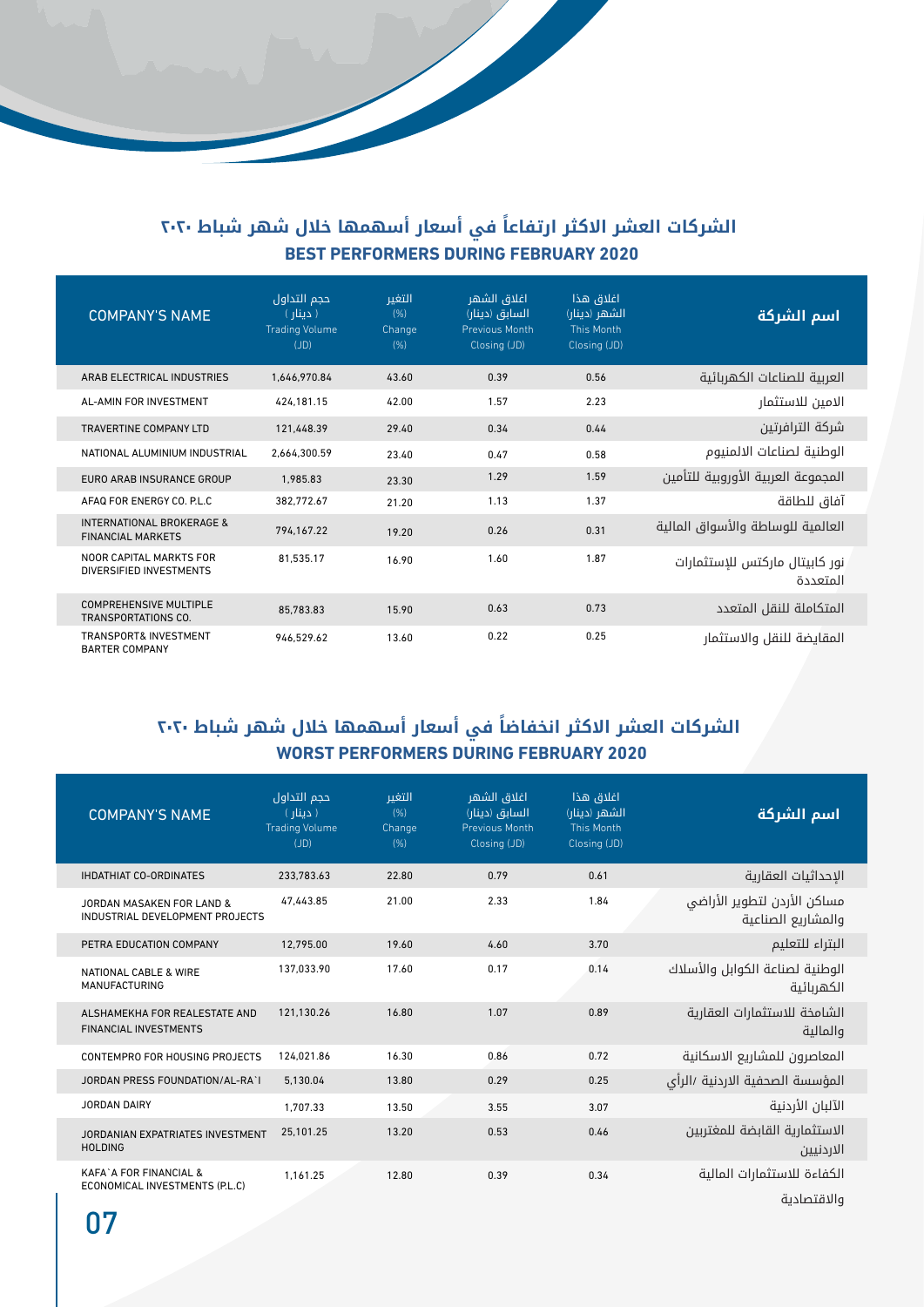#### **المؤشرات االحصائية الرئيسية لنشاط بورصة عمان KEY STATISTICS OF THE ASE**

|                                                             | 2020            |                         |          |          |          |          |          |                                                                      |  |
|-------------------------------------------------------------|-----------------|-------------------------|----------|----------|----------|----------|----------|----------------------------------------------------------------------|--|
|                                                             | شىاط<br>January | كانون الثاني<br>January | 2020*    | 2019     | 2018     | 2017     | 2016     |                                                                      |  |
| <b>Market Capitalization</b><br>(JD million)                | 14621.3         | 15169.9                 | 14,621.3 | 14,914.8 | 16,122.7 | 16,962.6 | 17,339.4 | القيمة السوقية<br>(مليون دينار)                                      |  |
| <b>Value Traded</b><br>(JD million)                         | 122.3           | 105.0                   | 227.3    | 1.585.4  | 2.319.3  | 2.926.2  | 2.329.5  | حجم التداول<br>(مليون دينار)                                         |  |
| <b>Average Daily Trading</b><br>(JD million)                | 6.1             | 5.0                     | 5.5      | 6.4      | 9.3      | 11.8     | 9.5      | المعدل اليومى لحجم التداول<br>(مليون دينار)                          |  |
| <b>No. of Traded Shares</b><br>(million)                    | 115.8           | 93.1                    | 208.9    | 1,247.2  | 1.245.9  | 1,716.7  | 1,836.7  | عدد الاسهم المتداولة<br>(مليون)                                      |  |
| <b>No. of Transactions (thousand)</b>                       | 45.2            | 44.2                    | 89.4     | 503.0    | 511.8    | 717.5    | 786.2    | عدد العقود المنفذة (بالالف)                                          |  |
| <b>General Free Float Weighted Index</b><br>(point)         | 1835.9          | 1867.9                  | 1835.9   | 1,815.2  | 1,908.8  | 2,126.8  |          | الرقم القياسي المرجح بالأسهم 2170.3<br>الحرة (نقطة)                  |  |
| <b>Free Float Price Index ASE20</b><br>(point)              | 907.1           | 925.3                   | 907.1    | 891.0    | 926.4    | 1,033.2  | 1062.2   | الرقم القياسي المرجح بالقيمة<br>السوقية للأسهم الحرة ASE20<br>(نقطة) |  |
| <b>Turnover Ratio (%)</b>                                   | 1.70            | 1.37                    | 3.06     | 18.23    | 18.83    | 25.74    | 27.21    | معدل دوران السهم (%)                                                 |  |
| <b>No. of Trading Days</b>                                  | 20              | 21                      | 41       | 249      | 250      | 247      | 245      | عدد ايام التداول                                                     |  |
| Non-Jordanian Ownership of Market<br>Cap.(%)                | 50.9            | 51.7                    | 50.9     | 51.6     | 51.7     | 48.1     | 49.6     | نسبة مساهمة غير الاردنيين<br>في القيمة السوقية (%)                   |  |
| <b>Net Investment of Non-Jordanians</b><br>(JD million)     | $-27.1$         | $-3.7$                  | $-30.8$  | 114.1    | 484.5    | $-334.3$ | 237.1    | صافي استثمار غير الاردنيين<br>(مليون دينار)                          |  |
| <b>Market Capitalization / GDP</b><br>(%)                   | 48.8            | 50.6                    | 48.8     | 49.7     | 56.7     | 61.8     | 65.1     | القيمة السوقية الى الناتج<br>المحلي (%)                              |  |
| <b>Transactions Through The SDC- Shares</b><br>(JD million) | 10.1            | 2.9                     | 13.0     | 133.4    | 187.5    | 136.2    | 820.7    | عمليات التحويل من خلال مركز<br>الايداع - الأسهم (مليون دينار)        |  |
| <b>Primary Issues of Shares</b><br>(JD million)             | 0.0             | 0.0                     | 0.0      | 28.9     | 100.9    | 82.3     | 178.2    | الاصدارات الأولية من الأسهم<br>(مليون دينار)                         |  |
| <b>Primary Issues of Bonds</b><br>(JD million)              | 593.2           | 902.5                   | 1,495.7  | 5,541.3  | 4,744.8  | 4,409.0  | 7,051.2  | الاصدارات الأولية من السندات<br>(مليون دينار)                        |  |
| <b>Primary Issues of Islamic Sukuk</b><br>(JD million)      | 0.0             | 0.0                     | 0.0      | 0.0      | 150.0    | 75.0     | 109.0    | الاصدارات الأولية من الصكوك<br>الإسلامية (مليون دينار)               |  |

\* **تراكمي حتى نهاية شهر شباط**

 $*$  Cumulative up to February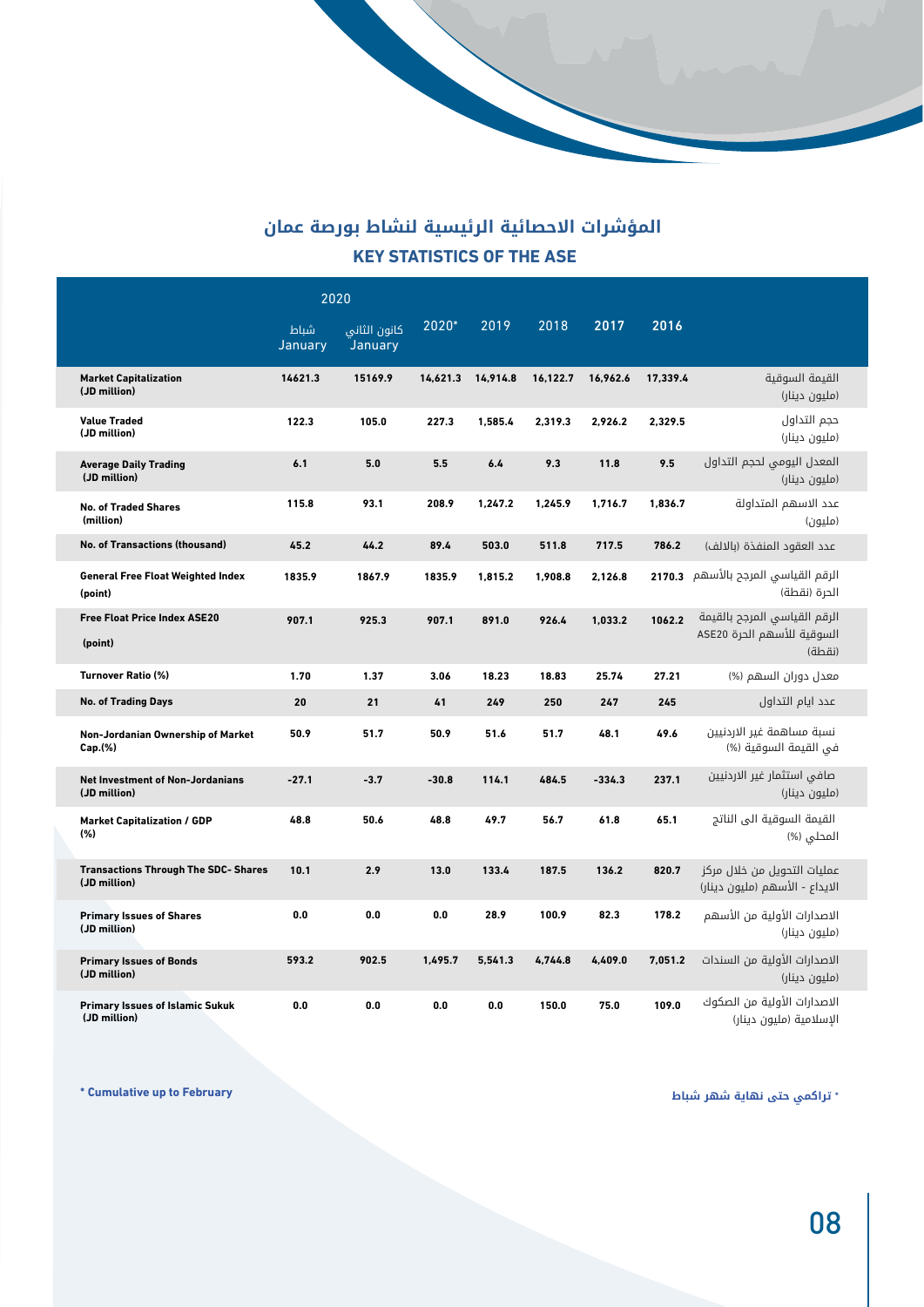#### **ً الشركات العشر األكثر تداوال في بورصة عمان لشهر شباط 2020** TOP TEN COMPANIES BY VALUE TRADED AT THE ASE FEBRUARY 2020

| <b>COMPANY'S NAME</b>                                                  | سعر الإغلاق<br><b>CLOSING PRICE</b> |                            | النسبة إلى التداول<br>الكلى للبورصة (%) | حجم التداول<br>(دینار)      | اسم الشركة                         |
|------------------------------------------------------------------------|-------------------------------------|----------------------------|-----------------------------------------|-----------------------------|------------------------------------|
|                                                                        | الشهر السابق<br>Last Month          | الشهر الحالي<br>This Month | To the Total %<br><b>Value Traded</b>   | <b>Value Traded</b><br>(JD) |                                    |
| <b>ARAB BANK</b>                                                       | 5.85                                | 5.55                       | 18.50                                   | 22623067.98                 | البنك العربى                       |
| CAPITAL BANK OF JORDAN                                                 | 1.00                                | 1.02                       | 14.80                                   | 18091215.56                 | بنك المال الأردنى                  |
| UNION INVESTMENT CORPORATION                                           | 1.18                                | 1.17                       | 8.30                                    | 10104176.81                 | الاتحاد للاستثمارات المالية        |
| SPECIALIZED INVESTMENT COMPOUNDS                                       | 1.70                                | 1.62                       | 5.80                                    | 7064788.99                  | التجمعات الاستثمارية المتخصصة      |
| JORDAN PETROLEUM REFINERY                                              | 3.37                                | 3.40                       | 5.10                                    | 6181124.34                  | مصفاة البترول الأردنية /جوبترول    |
| <b>RUM GROUP FOR TRANSPORTATION &amp;</b><br><b>TOURISM INVESTMENT</b> | 0.52                                | 0.48                       | 3.30                                    | 4041987.05                  | مجموعة رم للنقل والاستثمار السياحي |
| UNIVERSAL MODERN INDUSTRIES                                            | 2.04                                | 1.94                       | 2.80                                    | 3385387.86                  | العالمية الحديثة للزيوت النباتية   |
| METHAQ REAL ESTATE INVESTMENT                                          | 2.68                                | 2.45                       | 2.80                                    | 3365153.41                  | ميثاق للاستثمارات العقارية         |
| <b>JORDAN ELECTRIC POWER</b>                                           | 1.28                                | 1.24                       | 2.40                                    | 2992120.12                  | الكهرباء الاردنية                  |
| NATIONAL ALUMINIUM INDUSTRIAL                                          | 0.47                                | 0.58                       | 2.20                                    | 2664300.59                  | الوطنية لصناعات الالمنيوم          |
| <b>TOTAL</b>                                                           |                                     |                            | 66.00                                   | 80,513,323                  | المجموع                            |

#### **الشركات العشر األكبر من حيث القيمة السوقية كما في نهاية شهر شباط 2020 2020** TOP TEN COMPANIES BY MARKET CAPITALIZATION AT THE ASE FEBRUARY 2020

| <b>COMPANY'S NAME</b>                            | سعر الإغلاق<br><b>CLOSING PRICE</b><br>الشهر السابق<br><b>Last Month</b> | الشهر الحالى<br><b>This Month</b> | النسبة إلى القيمة<br>السوقية للبورصة (%)<br>% to the Total<br>Market Cap. |         | اسم الشركة                      |
|--------------------------------------------------|--------------------------------------------------------------------------|-----------------------------------|---------------------------------------------------------------------------|---------|---------------------------------|
| <b>ARAB BANK</b>                                 | 5.85                                                                     | 5.55                              | 24.30                                                                     | 3,556   | البنك العربى                    |
| THE ARAB POTASH                                  | 21.00                                                                    | 19.75                             | 11.30                                                                     | 1,646   | البوتاس العربية                 |
| THE HOUSING BANK FOR TRADE AND<br><b>FINANCE</b> | 5.30                                                                     | 4.63                              | 10.00                                                                     | 1,459   | بنك الاسكان للتجارة والتمويل    |
| AL-EQBAL INVESTMENT COMPANY LTD                  | 13.05                                                                    | 13.40                             | 5.50                                                                      | 804     | الإقبال للاستثمار               |
| <b>JORDAN ISLAMIC BANK</b>                       | 3.02                                                                     | 2.95                              | 4.00                                                                      | 590     | البنك الإسلامي الأردنى          |
| <b>BANK OF JORDAN</b>                            | 2.27                                                                     | 2.25                              | 3.10                                                                      | 450     | بنك الاردن                      |
| <b>JORDAN PETROLEUM REFINERY</b>                 | 3.37                                                                     | 3.40                              | 2.30                                                                      | 340     | مصفاة البترول الأردنية /جوبترول |
| <b>JORDAN TELECOM</b>                            | 1.51                                                                     | 1.50                              | 1.90                                                                      | 281     | الاتصالات الأردنية              |
| <b>JORDAN KUWAIT BANK</b>                        | 2.68                                                                     | 2.70                              | 1.90                                                                      | 270     | البنك الاردني الكويتي           |
| <b>JORDANIAN DUTY FREE SHOPS</b>                 | 11.50                                                                    | 11.98                             | 1.80                                                                      | 270     | الاسواق الحرة الاردنية          |
| <b>TOTAL</b>                                     |                                                                          |                                   | 66.10                                                                     | 9.665.3 | المجموع                         |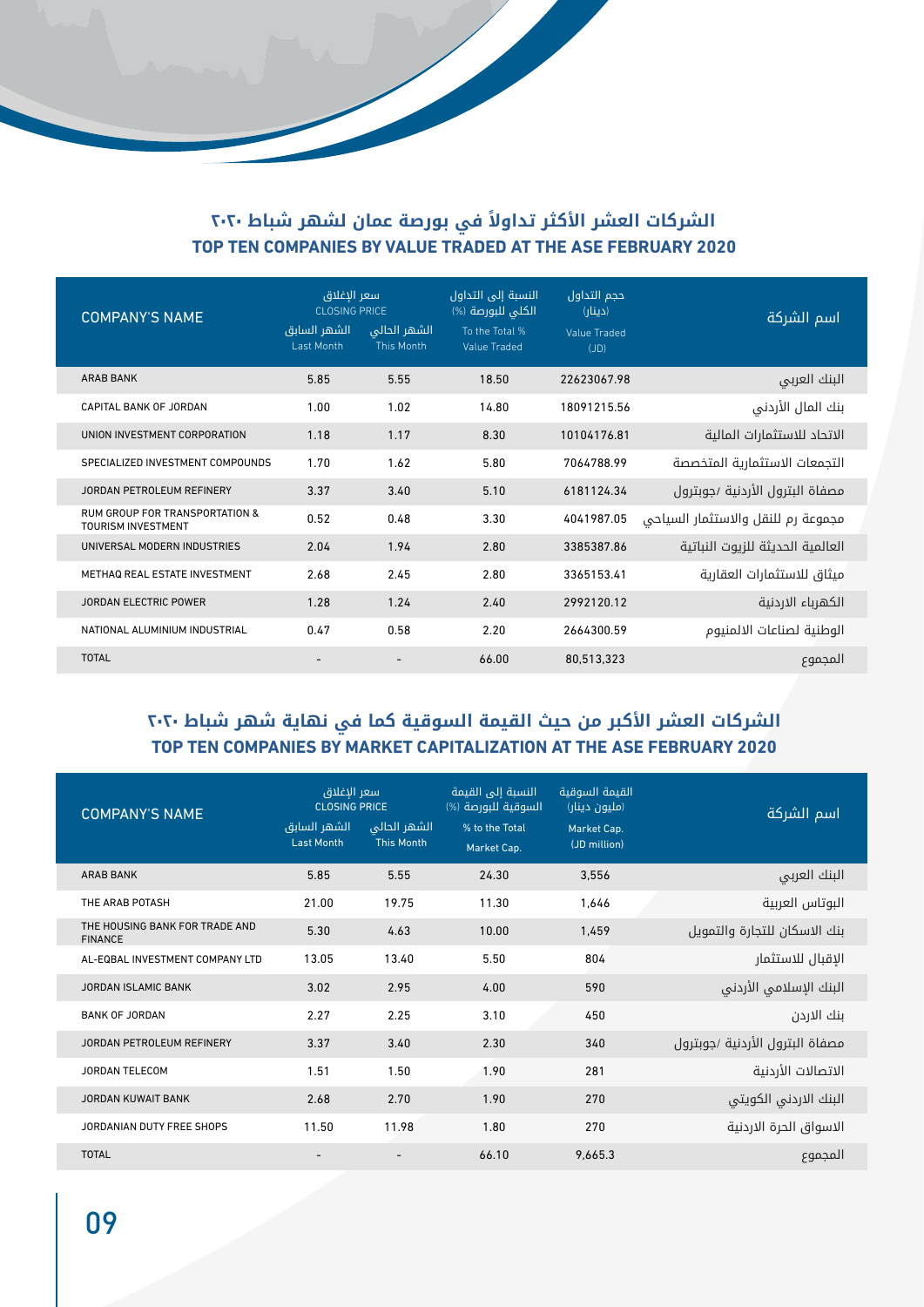#### **أهم المؤشرات القطاعية لبورصة عمان لشهر شباط 2020 2020 ASE MAIN SECTORAL INDICATORS FEBRUARY 2020**

| <b>SECTOR</b>                                | العام<br><b>GENERAL</b> | الصناعة<br><b>INDUSTRIAL</b> | الخدمات<br><b>SERVICES</b> | المالى<br><b>FINANCIAL</b> | القطاع                                             |
|----------------------------------------------|-------------------------|------------------------------|----------------------------|----------------------------|----------------------------------------------------|
| Market Capitalization (JD million)           | 14.621.3                | 3,411.5                      | 2.260.7                    | 8.949.0                    | القيمة السوقية (مليون دينار)                       |
| Value Traded (JD million)                    | 122.3                   | 17.6                         | 21.1                       | 83.6                       | حجم التداول (مليون دينار)                          |
| Index (point)                                | 1835.9                  | 1901.5                       | 1323.7                     | 2453.9                     | الرقم القياسي (نقطة)                               |
| P/E Ratio (times)                            | 11.42                   | 16.82                        | 15.96                      | 10.52                      | نسبة القيمة السوقية الى<br>العائد (مرة)            |
| P/BV (times)                                 | 1.04                    | 1.39                         | 1.12                       | 0.91                       | نسبة القيمة السوقية الى القيمة<br>الدفترية (مرة)   |
| Dividend Yield Ratio (%)                     | 4.91                    | 3.83                         | 5.47                       | 5.01                       | نسبة الارباح الموزعة الى القيمة<br>السوقية (٪)     |
| Non-Jordanian Ownership of<br>Market Cap.(%) | 50.9                    | 61.4                         | 18.6                       | 55.1                       | نسبة مساهمة غير الأردنيين<br>في القيمة السوقية (٪) |

#### **ً القيمة السوقية موزعة قطاعيا كما في نهاية شهر شباط 2020 MARKET CAPITALIZATION OF THE ASE BY 2020 SECTOR, FEBRUARY 2020**



## **حجم التداول في بورصة عمان خالل شهر شباط 2020 ً قطاعيا DISTRIBUTION OF VALUE TRADED BY 2020 SECTOR, FEBRUARY 2020**

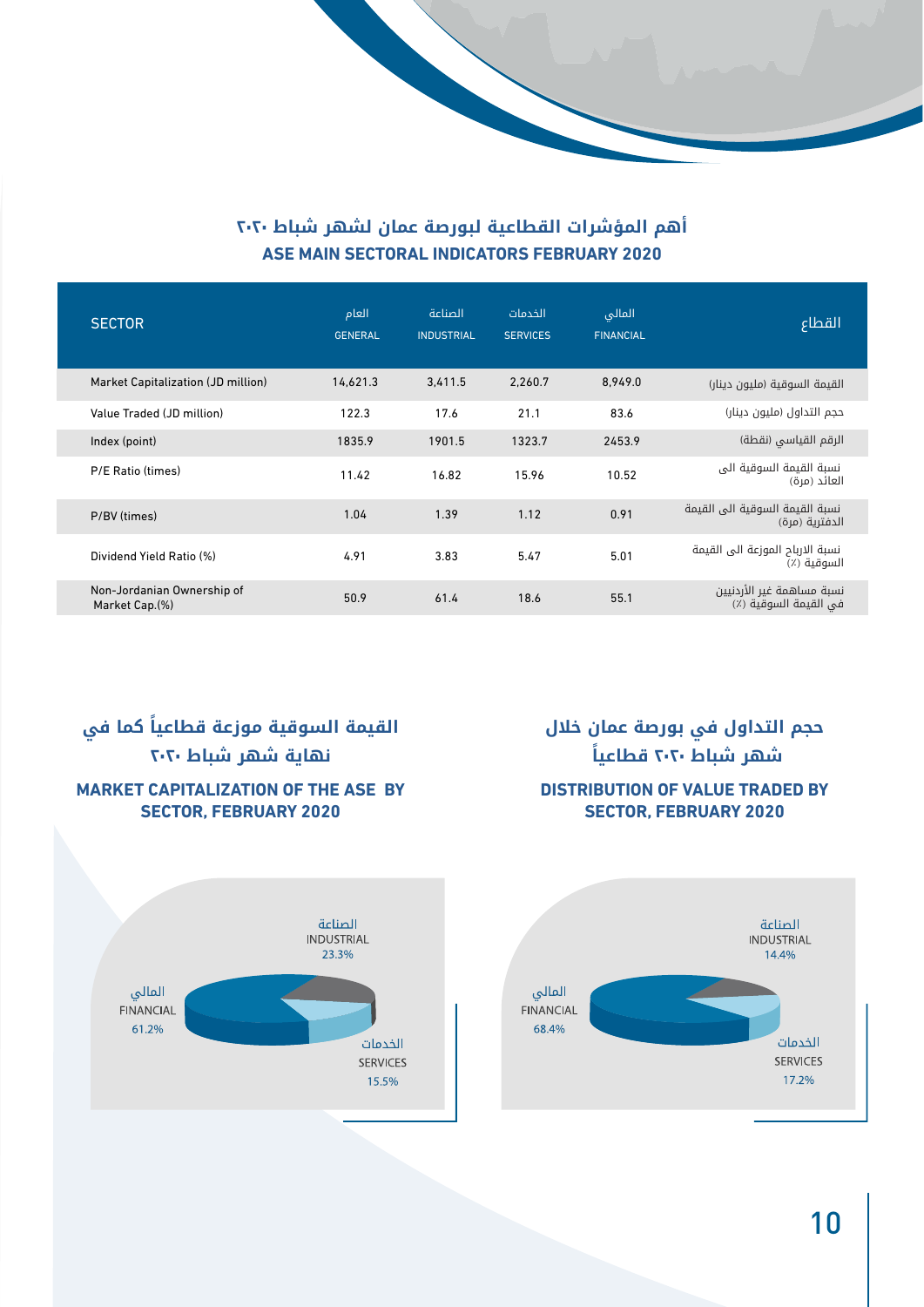#### **أهم البيانات اليومية لبورصة عمـان لشهـر شباط 2020 MAJOR DAILY DATA FOR THE ASE FEBRUARY 2020**

| القيمو السوقية الى<br>العائد (مره)<br><b>P/E RATIO</b> | الرقم القياسي العام المرجح<br>بالاسهم الحرة (نقطة)<br><b>FREE FLOAT WEIGHTED</b><br><b>PRICE INDEX (POINT)</b> | عدد العقود<br>المنفذة<br>NO. OF<br><b>TRANSACTIONS</b> | عدد الأسهم<br>المتداولة<br><b>NO. OF TRADED</b><br><b>SHARES</b> | حجم التداول<br>(دینار)<br><b>VALUE</b><br><b>TRADED</b> | التاريخ<br><b>DATA</b> |
|--------------------------------------------------------|----------------------------------------------------------------------------------------------------------------|--------------------------------------------------------|------------------------------------------------------------------|---------------------------------------------------------|------------------------|
| 11.738                                                 | 1,871.19                                                                                                       | 2,615                                                  | 5,295,120                                                        | 4,852,648                                               | 02/02/2020             |
| 11.758                                                 | 1,876.42                                                                                                       | 2,503                                                  | 4,075,003                                                        | 4,426,226                                               | 03/02/2020             |
| 11.749                                                 | 1.878.49                                                                                                       | 2.592                                                  | 5,524,627                                                        | 5,074,699                                               | 04/02/2020             |
| 11.664                                                 | 1,876.76                                                                                                       | 2,363                                                  | 5,056,628                                                        | 4,370,606                                               | 05/02/2020             |
| 11.735                                                 | 1,878.75                                                                                                       | 2,085                                                  | 4,852,906                                                        | 4,129,693                                               | 06/02/2020             |
| 11.739                                                 | 1,883.57                                                                                                       | 2,183                                                  | 4,869,346                                                        | 4,672,594                                               | 09/02/2020             |
| 11.707                                                 | 1,877.95                                                                                                       | 2,251                                                  | 6,497,855                                                        | 6,383,167                                               | 10/02/2020             |
| 11.754                                                 | 1,871.54                                                                                                       | 2,510                                                  | 17,549,883                                                       | 25,553,087                                              | 11/02/2020             |
| 11.753                                                 | 1,873.89                                                                                                       | 2,201                                                  | 4,712,932                                                        | 4,377,159                                               | 12/02/2020             |
| 11.752                                                 | 1,874.22                                                                                                       | 2,446                                                  | 3,913,148                                                        | 3,770,402                                               | 13/02/2020             |
| 11.679                                                 | 1,867.89                                                                                                       | 2,293                                                  | 4,068,128                                                        | 4,725,650                                               | 16/02/2020             |
| 11.699                                                 | 1,858.16                                                                                                       | 2,448                                                  | 6,038,426                                                        | 5,429,975                                               | 17/02/2020             |
| 11.669                                                 | 1,861.65                                                                                                       | 2,071                                                  | 4,096,052                                                        | 4,185,074                                               | 18/02/2020             |
| 11.593                                                 | 1,853.34                                                                                                       | 1,998                                                  | 3,815,115                                                        | 4,459,254                                               | 19/02/2020             |
| 11.566                                                 | 1,850.27                                                                                                       | 2,034                                                  | 5,283,837                                                        | 5,433,222                                               | 20/02/2020             |
| 11.519                                                 | 1,845.82                                                                                                       | 1,892                                                  | 5,653,761                                                        | 5,215,946                                               | 23/02/2020             |
| 11.543                                                 | 1,851.71                                                                                                       | 1,887                                                  | 5,393,806                                                        | 6,448,540                                               | 24/02/2020             |
| 11.478                                                 | 1,842.17                                                                                                       | 1,917                                                  | 6,910,841                                                        | 4,902,851                                               | 25/02/2020             |
| 11.422                                                 | 1,836.55                                                                                                       | 2,921                                                  | 7,996,257                                                        | 9,795,922                                               | 26/02/2020             |
| 11.421                                                 | 1.835.92                                                                                                       | 2,014                                                  | 4,216,450                                                        | 4,083,816                                               | 27/02/2020             |

**DAILY TRADING VALUE DURING FEBRUARY 2020**  $26 -$ ملیـون دینـار JulLLION 9  $22$  $18 14 10 6 2<sup>1</sup>$  $\overline{2}$  $\overline{3}$  $\overline{4}$ 

# **أحجام التداول اليومية خالل شهر شباط 2020**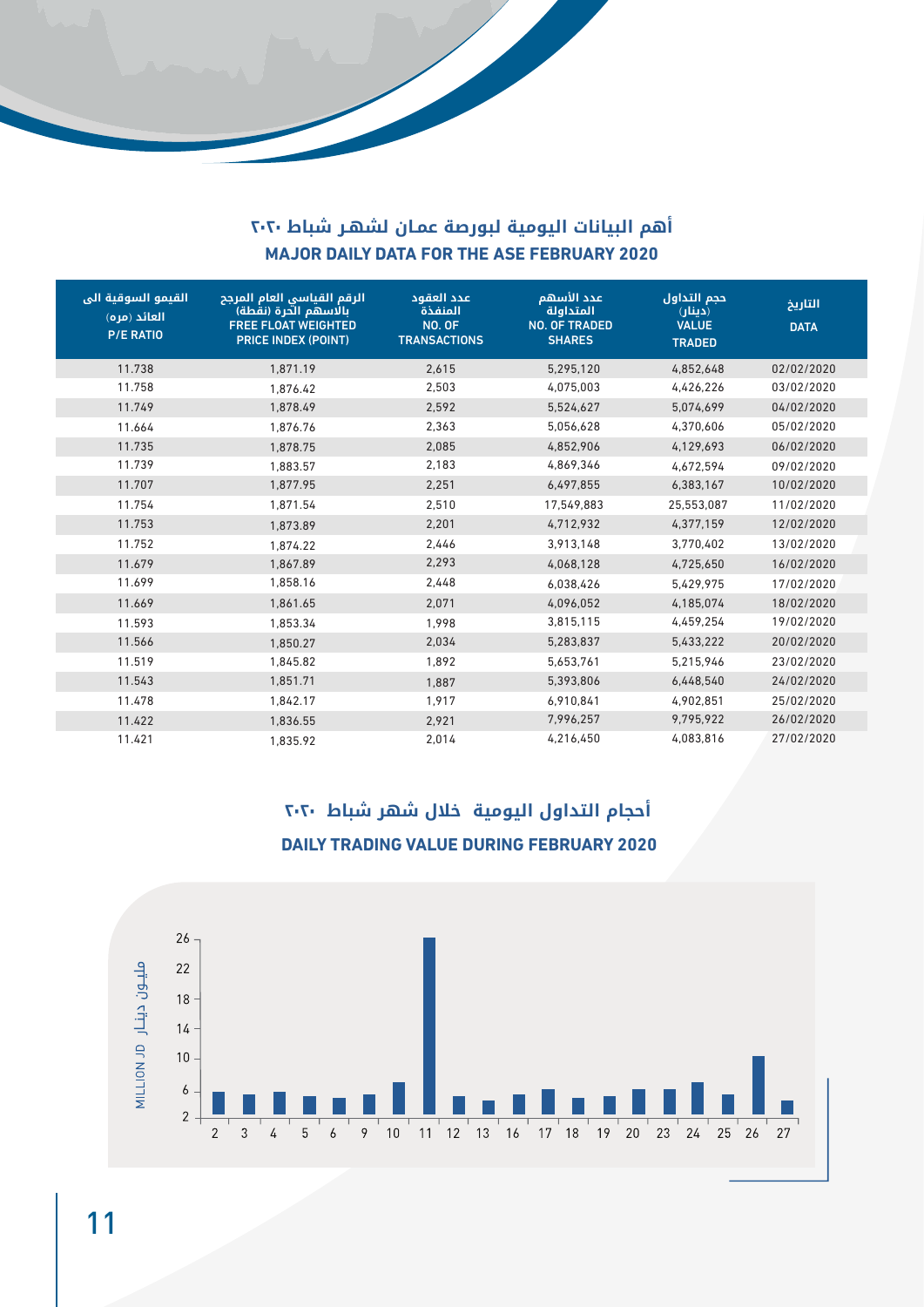**الرقم القياسي اليومي للبورصة خالل شهر شباط 2020 DAILY INDEX DURING FEBRUARY 2020** 



الرقم القياسي القطاعي لأسعار الأسهم المرجح بالقيمة السوقية **ً لألسهم الحرة شهريا**

#### **MONTHLY FREE FLOAT WEIGHTED PRICE INDEX BY SECTOR**



12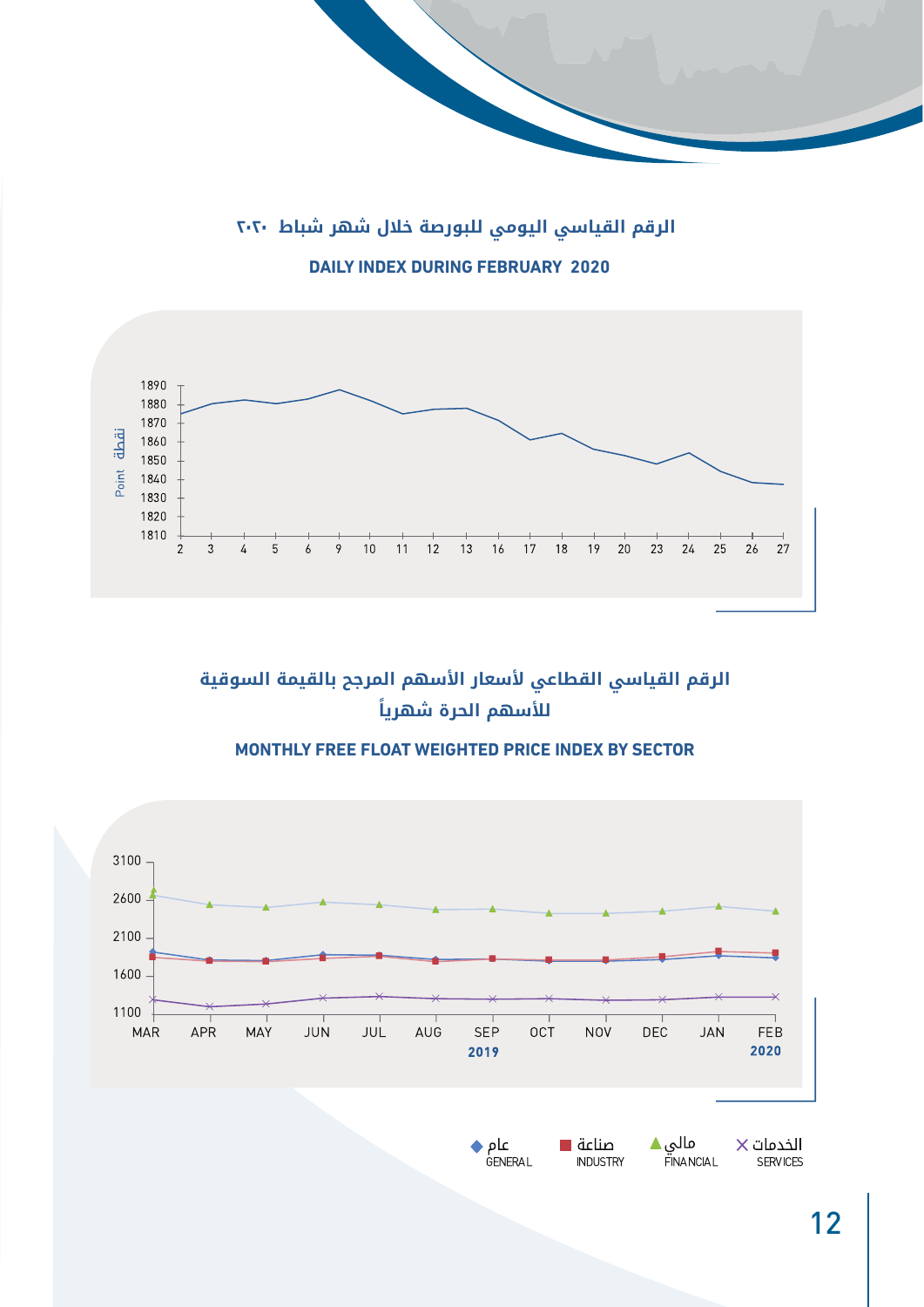# **نشرة تداول** )**السوق األول و السوق الثاني**( **من 2020/02/02 ولغاية 2020/02/27 27/02/2020 Monthly Bulletins (First and Second Market) from 02/02/2020 to 27/02/2020**

|                                                | سعر الإغلاق                   | سعر الإغلاق               | التغير عن            | أقل سعر          | أعلى سعر          | حجم التداول         | الرمز               |                                        |
|------------------------------------------------|-------------------------------|---------------------------|----------------------|------------------|-------------------|---------------------|---------------------|----------------------------------------|
| <b>Company</b>                                 | السابق<br><b>Last Closing</b> | سعر الإغلاق Closing Price |                      | <b>Low Price</b> | <b>High Price</b> | <b>Value Traded</b> | Code                | الشركة                                 |
|                                                | <b>Price</b>                  |                           | Change               |                  |                   | (JD)                |                     |                                        |
| <b>ARAB BANK</b>                               | 5.85                          | 5.55                      | $-0.3$               | 5.5              | 5.9               | 8010837             | <b>ARBK</b>         | البنك العربى                           |
| <b>HOUSING BK TRD FIN</b>                      | 5.3                           | 4.63                      | $-0.67$              | 4.5              | 5.3               | 60696               | <b>THBK</b>         | بنك الاسكان                            |
| <b>JORDAN AHLI BANK</b>                        | 0.95                          | 0.94                      | $-0.01$              | 0.93             | 0.96              | 786955              | <b>AHLI</b>         | البنك الاهلى                           |
| <b>JOR ISLAMIC BANK</b>                        | 3.02                          | 2.95                      | $-0.07$              | 2.9              | 3.1               | 1607011             | <b>JOIB</b>         | بنك الإسلامي الأردنى                   |
| <b>CAPITAL BANK</b>                            | $\mathbf{1}$                  | 1.02                      | 0.02                 | 0.98             | 1.03              | 18091216            | <b>EXFB</b>         | بنك المال                              |
| <b>BANK OF JORDAN</b>                          | 2.27                          | 2.25                      | $-0.02$              | 2.23             | 2.32              | 1317523             | <b>BOJX</b>         | بنك الاردن                             |
| <b>CAIRO AMMAN BANK</b>                        | 1.15                          | 1.1                       | $-0.05$              | 1.09             | 1.18              | 1075074             | CABK                | بنك القاهرة عمان                       |
| <b>BANK AL ETIHAD</b>                          | 1.66                          | 1.61                      | $-0.05$              | 1.6              | 1.7               | 369941              | <b>UBSI</b>         | بنك الإتحاد                            |
| ARAB JOR/INV/BANK                              | 1.2                           | 1.26                      | 0.06                 | 1.2              | 1.29              | 47619               | <b>AJIB</b>         | بنك الاستثمار العربى                   |
| <b>JCBANK</b>                                  | 0.77                          | 0.8                       | 0.03                 | 0.77             | 0.81              | 37780               | <b>JCBK</b>         | البنك التجاري الأردني                  |
| ARAB BANKING CO.                               | 0.85                          | $0.8\,$                   | $-0.05$              | 0.79             | 0.89              | 80850               | ABCO                | بنك المؤسسة العربية                    |
| <b>JOR KUWAIT BANK</b>                         | 2.68                          | 2.7                       | 0.02                 | 2.66             | 2.77              | 136165              | <b>JOKB</b>         | الأردني الكويتي                        |
| <b>SAFWA ISLAMIC BANK</b>                      | 1.4                           | 1.35                      | $-0.05$              | 1.28             | 1.4               | 209070              | <b>SIBK</b>         | بنك صفوة الإسلامى                      |
| <b>INVESTBANK</b>                              | 1.35                          | 1.39                      | 0.04                 | 1.34             | 1.45              | 165653              | <b>INVB</b>         | البنك الاستثمارى                       |
| SOCGEN BK - JORDANIE                           | 1.35                          | 1.4                       | 0.05                 | 1.34             | 1.4               | 4182                | SGBJ                | بنك سوسيته جنرال<br>-الأردن            |
| <b>FIRST INSURANCE</b>                         | 0.68                          | 0.69                      | 0.01                 | 0.67             | 0.7               | 273026              | <b>FINS</b>         |                                        |
|                                                |                               | 1.2                       | $-0.06$              | 1.19             | 1.2               | 2106                |                     | الأولى للتأمين<br>الشرق العربى للتأمين |
| <b>ARAB ORIENT INS</b>                         | 1.26                          | 0.43                      | $-0.02$              | 0.43             | 0.45              | 11262               | <b>AOIC</b>         | الاردن الدولية للتأمين                 |
| JOR INT INSUR CO                               | 0.45<br>1.08                  | 1.05                      | $-0.03$              | 1.04             | 1.1               | 203108              | JIJC<br><b>TIIC</b> | التأمين الاسلامية                      |
| <b>ISLAMIC INSUR CO</b>                        | 4                             |                           | 0                    | 4                | 4                 |                     |                     |                                        |
| <b>ALNISR ALARABI</b><br><b>ARAB JOR INSUR</b> | 0.67                          | 4                         |                      | 0.64             | 0.67              | 64                  | AAIN                | النسر العربي للتأمين                   |
|                                                |                               | 0.67                      | $\pmb{0}$<br>$-0.02$ |                  |                   | 10590               | ARGR                | المجموعة للتأمين                       |
| <b>ARAB ASSURERS</b>                           | 0.2                           | 0.18                      |                      | 0.18             | 0.22              | 90082               | <b>ARAS</b>         | الضامنون العرب                         |
| <b>JOR FRENCH INS</b>                          | 0.8                           | 0.86                      | 0.06                 | 0.76             | 0.86              | 10263               | <b>JOFR</b>         | الأردنية الفرنسية                      |
| <b>ARABIA INSURANCE</b>                        | 0.62                          | 0.63                      | 0.01                 | 0.63             | 0.65              | 1294                | AICJ                | التأمين العربية - الأردن               |
| <b>JERUSALEM INS</b>                           | 1.55                          | 1.55                      | $\pmb{0}$            | 1.55             | 1.55              | 7793                | <b>JERY</b>         | القدس للتأمين                          |
| UNITED INSURANCE                               | 1.2                           | 1.11                      | $-0.09$              | 1.11             | 1.11              | 1068                | <b>UNIN</b>         | المتحدة للتأمين                        |
| NATIONAL INSURANCE                             | 1.16                          | 1.15                      | $-0.01$              | 1.08             | 1.15              | 45                  | <b>NAAI</b>         | التأمين الوطنية                        |
| EURA ARAB INS.                                 | 1.29                          | 1.59                      | 0.3                  | 1.35             | 1.59              | 1986                | AMMI                | العربية الأوروبية                      |
| <b>ALMANARA INSURANCE</b>                      | 0.53                          | 0.5                       | $-0.03$              | 0.43             | 0.51              | 5619                | ARSI                | المنارة للتأمين                        |
| <b>FIRST JORDAN</b>                            | 0.22                          | 0.22                      | 0                    | 0.2              | 0.22              | 86877               | <b>FRST</b>         | الأردن الأولى                          |
| UNION INV                                      | 1.18                          | 1.17                      | $-0.01$              | 1.16             | 1.26              | 10104177            | <b>UINV</b>         | الاتحاد للاستثمارات                    |
| ARAB EAST INVST.                               | 0.47                          | 0.49                      | 0.02                 | 0.45             | 0.5               | 963588              | AEIV                | شرق عربي للاستثمارات                   |
| <b>FIRST FINANCE</b>                           | 0.63                          | 0.59                      | $-0.04$              | 0.58             | 0.62              | 14771               | <b>FFCO</b>         | الأولى للتمويل                         |
| JOR LOAN GRNT.CO                               | 0.44                          | 0.4                       | $-0.04$              | 0.38             | 0.46              | 23226               | <b>JLGC</b>         | ضمان القروض                            |
| <b>JOR INV TRUST</b>                           | 0.66                          | 0.72                      | 0.06                 | 0.63             | 0.79              | 420064              | <b>JOIT</b>         | الثقة للاستثمارات                      |
| <b>FUTURE ARAB</b>                             | 0.34                          | 0.35                      | 0.01                 | 0.33             | 0.35              | 3661                | <b>FUTR</b>         | المستقبل العربية                       |
| AL-SANABEL INT.                                | 0.58                          | 0.55                      | $-0.03$              | 0.52             | 0.57              | 88943               | <b>SANA</b>         | السنابل الدولية                        |
| INT>L CARDS CO.                                | 0.14                          | 0.14                      | 0                    | 0.12             | 0.14              | 32548               | CARD                | البطاقات العالمية                      |
| AL-AMAL INV.                                   | 0.75                          | 0.68                      | $-0.07$              | 0.64             | 0.7               | 744230              | AMAL                | الأمل للاستثمارات                      |
| AL-AMAL INV.                                   | 0.66                          | 0.65                      | $-0.01$              | 0.63             | 0.66              | 56179               | AMAL                | الأمل للاستثمارات                      |
| JORDAN EXPAT .INV                              | 0.53                          | 0.46                      | $-0.07$              | 0.46             | 0.52              | 25101               | <b>JEIH</b>         | الاستثمارية القابضة                    |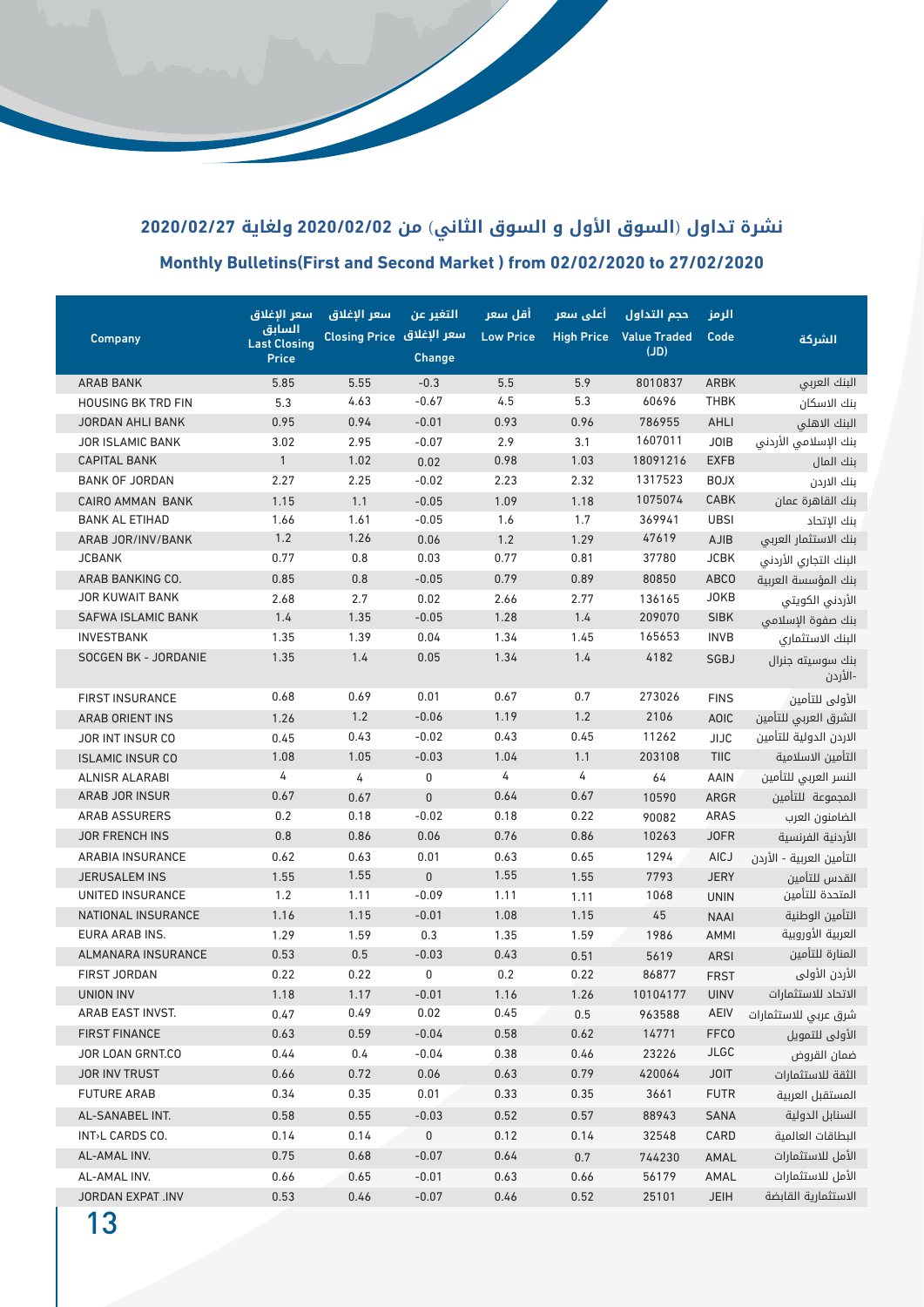|                           | سعر الإغلاق                   | سعر الإغلاق               | التغير عن     | أقل سعر          | أعلى سعر          | حجم التداول         | الرمز       |                                        |
|---------------------------|-------------------------------|---------------------------|---------------|------------------|-------------------|---------------------|-------------|----------------------------------------|
| <b>Company</b>            | السابق<br><b>Last Closing</b> | سعر الإغلاق Closing Price |               | <b>Low Price</b> | <b>High Price</b> | <b>Value Traded</b> | Code        | الشركة                                 |
|                           | Price                         |                           | <b>Change</b> |                  |                   | (JD)                |             |                                        |
| <b>DARAT</b>              | 0.41                          | 0.4                       | $-0.01$       | 0.39             | 0.43              | 32331               | <b>DARA</b> | دارات                                  |
| <b>DIMENSIONS</b>         | 0.38                          | 0.37                      | $-0.01$       | 0.37             | 0.37              | 30457               | <b>JEDI</b> | أبعاد للاستثمارات                      |
| UN FOR FINCL INV          | 0.55                          | 0.56                      | 0.01          | 0.53             | 0.6               | 371039              | <b>UCFI</b> | المتحدة المالية                        |
| <b>SABAEK INVEST</b>      | 0.48                          | 0.42                      | $-0.06$       | 0.39             | 0.51              | 683880              | <b>SABK</b> | سبائك                                  |
| <b>INT' BROKERAGE</b>     | 0.26                          | 0.31                      | 0.05          | 0.23             | 0.31              | 794167              | <b>IBFM</b> | العالمية للوساطة                       |
| <b>KAFA`A INVESTMENTS</b> | 0.39                          | 0.34                      | $-0.05$       | 0.34             | 0.38              | 1161                | <b>KAFA</b> | الكفاءة للاستثمارات                    |
| <b>RUMM BROKERAGE</b>     | 1.86                          | 1.77                      | $-0.09$       | 1.77             | 1.77              | 443                 | <b>RUMI</b> | رم للوساطة                             |
| <b>NATL PORTFOLIO</b>     | 0.7                           | 0.66                      | $-0.04$       | 0.63             | 0.71              | 85923               | <b>MHFZ</b> | المحفظة الوطنية                        |
| <b>TUHAMA INVESTMENTS</b> | 0.35                          | 0.32                      | $-0.03$       | 0.3              | 0.35              | 83806               | <b>THMA</b> | تهامة للاستثمارات                      |
| <b>JORDAN CONSULTING</b>  | 1.51                          | 1.45                      | $-0.06$       | 1.41             | 1.55              | 5147                | <b>JOMC</b> | الأردنية للاستشارات                    |
| <b>BABELON</b>            | 1.11                          | 1.21                      | 0.1           | 1.07             | 1.21              | 27592               | <b>SALM</b> | حدائق بابل                             |
| <b>AKARY</b>              | 4.93                          | 4.6                       | $-0.33$       | 4.21             | 4.74              | 9451                | <b>WOOL</b> | عقاري                                  |
| AL-AMIN FOR INV           | 1.57                          | 2.23                      | 0.66          | 1.64             | 2.33              | 424181              | AAFI        | الامين للاستثمار                       |
| TAJ TOURIST PROJ          | 0.34                          | 0.33                      | $-0.01$       | 0.32             | 0.34              | 128377              | <b>NLAT</b> | التجمعات للمشاريع<br>السياحية          |
| PHOENIX HOLDINGS          | 0.29                          | 0.29                      | $\pmb{0}$     | 0.28             | 0.3               | 447609              | <b>PHNX</b> | فينيكس القابضة                         |
| <b>REAL ESTATE DV</b>     | 0.34                          | 0.34                      | 0             | 0.32             | 0.34              | 45963               | <b>REDV</b> | تطوير العقارات                         |
| JD PROPERTIES             | 0.35                          | 0.33                      | $-0.02$       | 0.31             | 0.35              | 78813               | <b>JDPC</b> | الأردن ديكابولس<br>للأملاك             |
| <b>UNION LAND DEV</b>     | 1.4                           | 1.4                       | 0             | 1.34             | 1.51              | 2075432             | <b>ULDC</b> | تطوير الاراضي                          |
| <b>DEERA</b>              | 0.74                          | 0.83                      | 0.09          | 0.74             | 0.86              | 864197              | <b>DERA</b> | ديرة                                   |
| PROFESSIONAL              | 0.42                          | 0.41                      | $-0.01$       | 0.39             | 0.43              | 266633              | <b>PROF</b> | المهنية                                |
| <b>JO REALESTATE</b>      | 0.4                           | 0.39                      | $-0.01$       | 0.37             | 0.43              | 56905               | <b>JRCD</b> | العقارية الأردنية                      |
| <b>AMWAJ</b>              | 0.1                           | 0.1                       | 0             | 0.09             | 0.11              | 74261               | AMWJ        | أمواج العقارية                         |
| <b>AD-DULAYL PARK</b>     | 0.52                          | 0.53                      | 0.01          | 0.51             | 0.55              | 976119              | <b>IDMC</b> | مجمع الضليل                            |
| EMMAR INV. DEV.           | 0.18                          | 0.16                      | $-0.02$       | 0.16             | 0.18              | 52531               | <b>EMAR</b> | إعمار للتطوير العقارى                  |
| <b>MASAKEN</b>            | 2.33                          | 1.84                      | $-0.49$       | 1.81             | 2.22              | 47444               | <b>MSKN</b> | مساكن                                  |
| HIGH PERFORMANCE          | 0.29                          | 0.26                      | $-0.03$       | 0.25             | 0.29              | 6352                | <b>HIPR</b> | الكفاءة                                |
| <b>SHIRA</b>              | 0.57                          | 0.57                      | $\pmb{0}$     | 0.54             | 0.61              | 483067              | <b>SHRA</b> | شراع                                   |
| <b>TAJCATERINGHOUSING</b> | 0.31                          | 0.3                       | $-0.01$       | 0.29             | 0.31              | 322176              | <b>JNTH</b> | التجمعات لخدمات<br>التغذية والاسكان    |
| COMPLAND DEV&INV          | 0.66                          | 0.62                      | $-0.04$       | 0.62             | 0.66              | 36607               | <b>ATTA</b> | المتكاملة لتطوىر<br>الاراضي والاستثمار |
| <b>EAST REAL ESTATE</b>   | 0.97                          | 1.03                      | 0.06          | 0.93             | 1.07              | 211281              | REAL        | الشرق العربى العقارية                  |
| <b>METHAQ</b>             | 2.68                          | 2.45                      | $-0.23$       | 2.44             | 2.72              | 3365153             | <b>MEET</b> | ميثاق                                  |
| SPCZ.INVST.COMD           | 1.7                           | 1.62                      | $-0.08$       | 1.56             | 1.82              | 7064789             | SPIC        | التجمعات الاستثمارية                   |
| AMAD REALST. INVST        | 0.56                          | 0.55                      | $-0.01$       | 0.52             | 0.59              | 270799              | AMAD        | عمد للاستثمار                          |
| ARABIAN DEV CO            | 0.23                          | 0.24                      | 0.01          | 0.22             | 0.26              | 134885              | <b>INMA</b> | الانماء العربية                        |
| AMOUN INT. INV.           | 0.77                          | 0.75                      | $-0.02$       | 0.73             | 0.92              | 733365              | AMON        | عمون الدولية للاستثمار                 |
| RE ES & INV PORT C        | 0.8                           | 0.77                      | $-0.03$       | 0.74             | 0.81              | 7191                | AQAR        | المحفظة العقارية                       |
| <b>CONTEMPRO</b>          | 0.86                          | 0.72                      | $-0.14$       | 0.72             | 0.82              | 124022              | COHO        | المعاصرون                              |
| SPEC.INV JOR              | 0.45                          | 0.43                      | $-0.02$       | 0.42             | 0.48              | 48609               | SIJC        | الاستثمارات المتخصصة                   |
| <b>IHDATHIAT CO.</b>      | 0.79                          | 0.61                      | $-0.18$       | 0.58             | 0.82              | 233784              | <b>IHCO</b> | الإحداثيات العقارية                    |
| ARAB INVEST PROJ          | 0.6                           | 0.64                      | 0.04          | 0.62             | 0.69              | 2096                | APCT        | العربية الاستثمارية                    |
| ARAB INV. UNION           | 1.5                           | 1.36                      | $-0.14$       | 1.33             | 1.5               | 579852              | <b>UNAI</b> | اتحاد المستثمرون                       |
|                           |                               |                           |               |                  |                   |                     |             |                                        |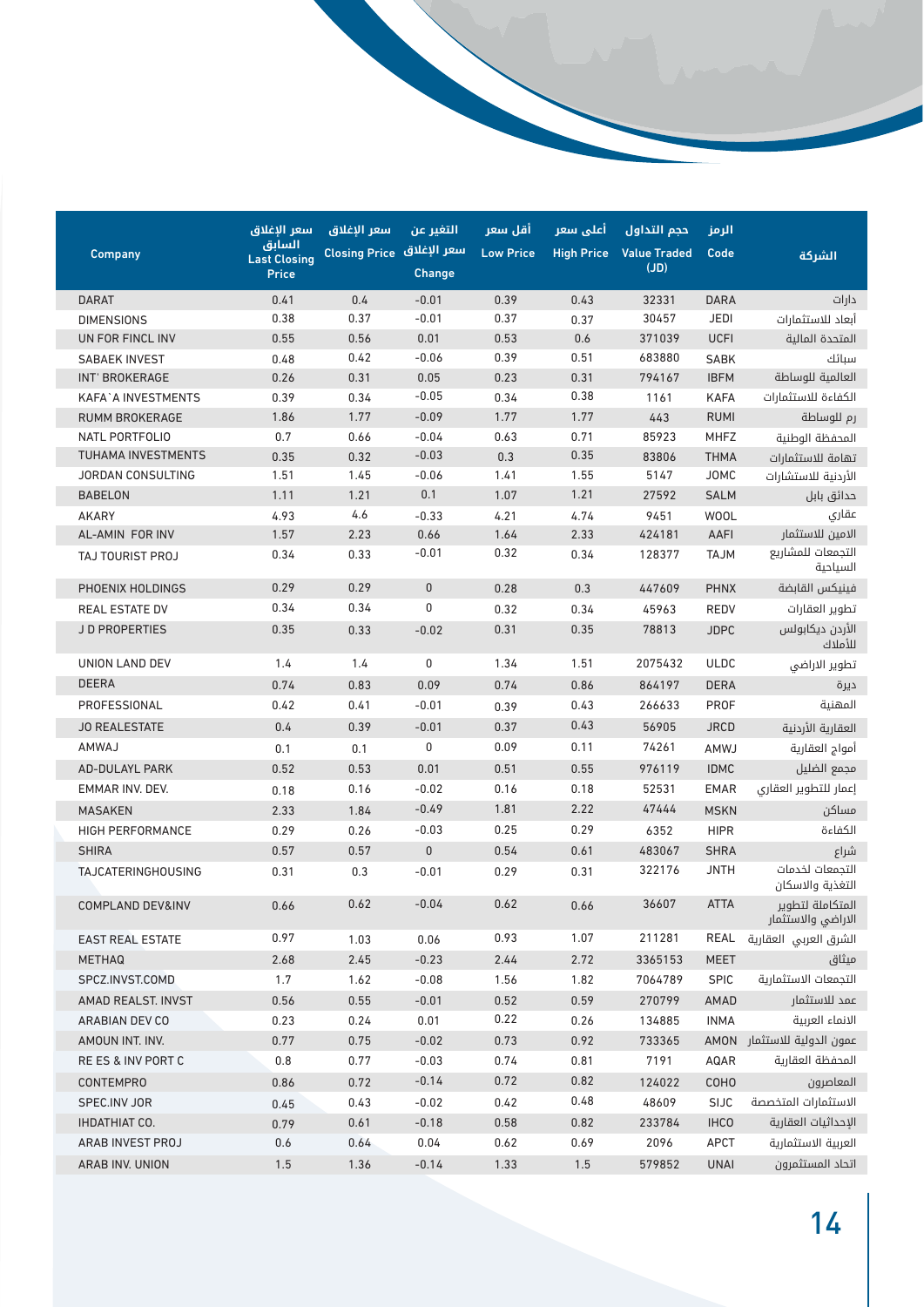|                          | سعر الإغلاق                   | سعر الإغلاق               | التغير عن | أقل سعر          | أعلى سعر          | حجم التداول         | الرمز       |                             |
|--------------------------|-------------------------------|---------------------------|-----------|------------------|-------------------|---------------------|-------------|-----------------------------|
| Company                  | السابق<br><b>Last Closing</b> | سعر الإغلاق Closing Price |           | <b>Low Price</b> | <b>High Price</b> | <b>Value Traded</b> | Code        | الشركة                      |
|                          | Price                         |                           | Change    |                  |                   | (JD)                |             |                             |
| ALENTKAEYA COMPANY       | 0.91                          | 0.86                      | $-0.05$   | 0.76             | 0.97              | 2157061             | <b>ENTK</b> | الانتقائية                  |
| AL-TAHDITH               | 0.58                          | 0.52                      | $-0.06$   | 0.5              | 0.61              | 217620              | <b>THDI</b> | التحديث                     |
| ALSHAMEKHA REAL.         | 1.07                          | 0.89                      | $-0.18$   | 0.89             | 1.06              | 121130              | <b>VFED</b> | الشامخة العقارية            |
| <b>NOOR CAPITAL</b>      | 1.6                           | 1.87                      | 0.27      | 1.5              | 1.96              | 81535               | <b>NCMD</b> | نور کابیتال                 |
| AL-BELAD MED SRV         | 0.7                           | 0.67                      | $-0.03$   | 0.67             | 0.71              | 3609                | <b>ABMS</b> | البلاد الطبية               |
| IBN ALHAYTHAM H.         | 0.99                          | 0.98                      | $-0.01$   | 0.98             | $\mathbf{1}$      | 3505                | <b>IBNH</b> | مستشفى ابن الهيثم           |
| <b>CONSULTING GROUP</b>  | 2.1                           | 2.1                       | $\pmb{0}$ | 2.02             | 2.1               | 299433              | <b>CICO</b> | المجموعة الاستشارية         |
| ARAB INT INV EDU         | 2.5                           | 2.53                      | 0.03      | 2.51             | 2.56              | 13036               | AIEI        | الدولية للتعليم             |
| ZARQA EDUC               | 1.21                          | 1.22                      | 0.01      | 1.22             | 1.23              | 44412               | ZEIC        | الزرقاء للتعليم             |
| PETRA EDUCATION          | 4.6                           | 3.7                       | $-0.9$    | 3.7              | 4.6               | 12795               | PEDC        | البتراء للتعليم             |
| <b>ISRA EDUE</b>         | 3.02                          | 3.01                      | $-0.01$   | 3.01             | 3.02              | 4878                | AIFE        | الإسراء للتعليم             |
| PHILADELPHIA UNI         | 1.8                           | 1.89                      | 0.09      | 1.79             | 1.93              | 2674                | <b>PIEC</b> | جامعة فيلادلفيا             |
| ZARA INVESTMENTS         | 0.53                          | 0.48                      | $-0.05$   | 0.45             | 0.52              | 1289937             | ZARA        | زارة للاستثمار              |
| AL-DAWLIYAH H&M          | 0.51                          | 0.52                      | 0.01      | 0.5              | 0.54              | 47541               | <b>MALL</b> | الدولية للفنادق<br>والاسواق |
| ARAB INTL HOTEL          | 1.04                          | 1.05                      | 0.01      | 0.92             | 1.09              | 17136               | <b>AIHO</b> | العربية الدولية للفنادق     |
| JOR PROJ TOUR DEV        | 1.38                          | 1.26                      | $-0.12$   | 1.26             | 1.32              | 393                 | <b>JPTD</b> | تطوير المشاريع              |
| AL-RAKAEZ                | 0.36                          | 0.35                      | $-0.01$   | 0.35             | 0.36              | 36583               | <b>RICS</b> | الركائز                     |
| <b>SURA</b>              | 0.27                          | 0.24                      | $-0.03$   | 0.22             | 0.28              | 235592              | <b>SURA</b> | سُری                        |
| <b>JOR HOTEL TOURS</b>   | 3.25                          | 3.15                      | $-0.1$    | 3.15             | 3.15              | 1496                | <b>JOHT</b> | الفنادق والسياحة            |
| ROYAL JORDANIAN          | 0.38                          | 0.36                      | $-0.02$   | 0.36             | 0.39              | 334341              | RJAL        | الملكية الأردنية            |
| <b>RUM GROUP</b>         | 0.52                          | 0.48                      | $-0.04$   | 0.46             | 0.54              | 4041987             | <b>RUMM</b> | رم للنقل والاستثمار         |
| <b>MASAFAT TRANSPORT</b> | 0.38                          | 0.38                      | 0         | 0.37             | 0.4               | 287113              | <b>MSFT</b> | مسافات للنقل                |
| SALAM INT TRN TD         | 0.52                          | 0.54                      | 0.02      | 0.51             | 0.56              | 78372               | <b>SITT</b> | السلام للنقل                |
| <b>SHIPPING LINE</b>     | 1.83                          | 1.89                      | 0.06      | 1.81             | 1.94              | 67484               | <b>SHIP</b> | الخطوط البحرية              |
| <b>COMP TRANSPORTS</b>   | 0.63                          | 0.73                      | 0.1       | 0.61             | 0.73              | 85784               | <b>ABUS</b> | المتكاملة للنقل             |
| <b>TRANSPORT BARTER</b>  | 0.22                          | 0.25                      | 0.03      | 0.22             | 0.26              | 946530              | NAQL        | المقايضة للنقل              |
| <b>JORDAN EXPRESS</b>    | 2.15                          | 2.08                      | $-0.07$   | 2.08             | 2.15              | 9130                | <b>JETT</b> | النقليات السياحة/جت         |
| <b>UBOUR</b>             | 0.5                           | 1.2                       | 0.7       | 1.04             | 1.22              | 71559               | <b>TRUK</b> | العبور                      |
| <b>JORDAN TELECOM</b>    | 1.51                          | 1.5                       | $-0.01$   | 1.47             | 1.54              | 259325              | <b>JTEL</b> | الاتصالات الأردنية          |
| AL-FARIS NATIONAL        | 1.42                          | 1.42                      | 0         | 1.22             | 1.43              | 85216               | <b>CEBC</b> | الفارس الوطنية              |
| J. PRESS FOUNDAT         | 0.29                          | 0.25                      | $-0.04$   | 0.25             | 0.29              | 5130                | <b>PRES</b> | الرأي                       |
| AFAQ ENERGY              | 1.13                          | 1.37                      | 0.24      | 1.12             | 1.46              | 382773              | MANE        | آفاق للطاقة                 |
| JOR PETROLM REF          | 3.37                          | 3.4                       | 0.03      | 3.38             | 3.58              | 6181124             | <b>JOPT</b> | مصفاة الاردن /جوبترول       |
| JOR ELECTREIC PWR        | 1.28                          | 1.24                      | $-0.04$   | 1.22             | 1.3               | 2992120             | <b>JOEP</b> | الكهرباء الاردنية           |
| IRBID ELECTRICITY        | 11.25                         | 10.4                      | $-0.85$   | 9.95             | 11.49             | 21869               | <b>IREL</b> | کهرباء اربد                 |
| OFFTEC HOLDING           | 0.36                          | 0.35                      | $-0.01$   | 0.34             | 0.36              | 109797              | <b>OFTC</b> | أوفتك القابضة               |
| <b>INJAZ</b>             | 0.66                          | 0.65                      | $-0.01$   | 0.63             | 0.65              | 29919               | <b>ATCO</b> | انجاز                       |
| JOR DUTY FRE SHP         | 11.5                          | 11.98                     | 0.48      | 11.4             | 12                | 147481              | <b>JDFS</b> | الاسواق الحرة               |
| <b>BINDAR</b>            | 1.06                          | 1.07                      | 0.01      | 1.01             | 1.09              | 297474              | <b>BIND</b> | بندار                       |
| JOR TRADE FAC            | 1.05                          | 1.12                      | 0.07      | $\mathbf{1}$     | 1.12              | 56933               | <b>JOTF</b> | التسهيلات التجارية          |
| SOUTH ELECTRONICS        | 0.18                          | $0.2\,$                   | 0.02      | 0.17             | 0.22              | 484517              | <b>SECO</b> | الجنوب للإلكترونيات         |
| JORDAN INTL TRAD         | 1.29                          | 1.24                      | $-0.05$   | 1.24             | 1.34              | 69913               | <b>JITC</b> | المركز الاردني              |
| NOPAR FOR TRADING        | 3.64                          | 3.45                      | $-0.19$   | 3.45             | 3.64              | 40292               | <b>NOTI</b> | نوبار للتجارة               |
|                          |                               |                           |           |                  |                   |                     |             |                             |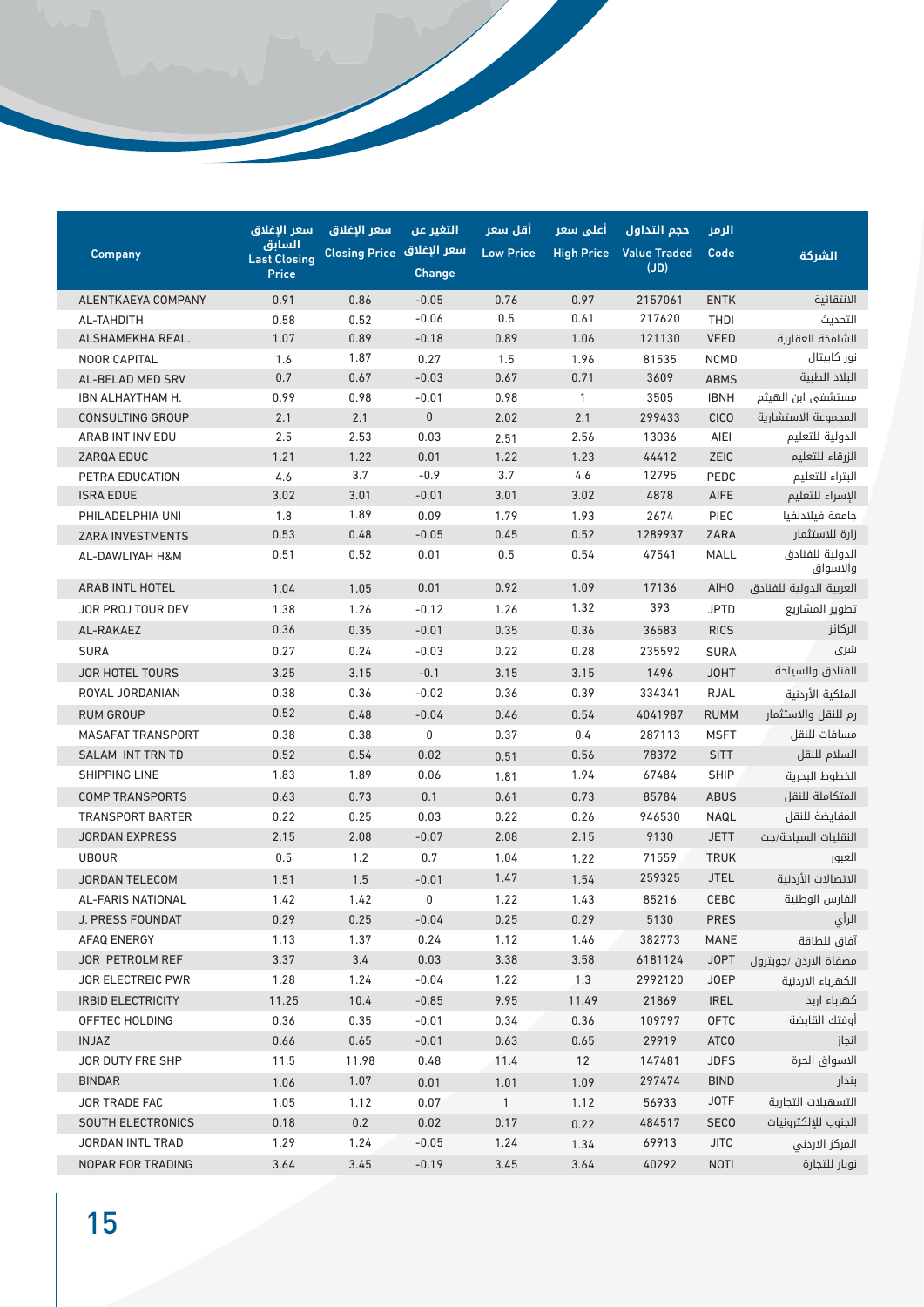|                           | سعر الإغلاق                   | سعر الإغلاق               | التغير عن     | أقل سعر          | أعلى سعر                | حجم التداول                 | الرمز        |                     |
|---------------------------|-------------------------------|---------------------------|---------------|------------------|-------------------------|-----------------------------|--------------|---------------------|
| <b>Company</b>            | السابق<br><b>Last Closing</b> | سعر الإغلاق Closing Price | <b>Change</b> | <b>Low Price</b> | <b>High Price</b>       | <b>Value Traded</b><br>(JD) | Code         | الشركة              |
|                           | <b>Price</b>                  |                           |               |                  |                         |                             |              |                     |
| SPCZ.TRDG&INVST           | 1.18                          | 1.21                      | 0.03          | 1.21             | 1.21                    | 611                         | <b>SPTI</b>  | المتخصصة للتجارة    |
| <b>JORDAN PHARMA</b>      | 0.31                          | 0.29                      | $-0.02$       | 0.28             | 0.35                    | 274947                      | <b>JPHM</b>  | الأردنية للأدوية    |
| DAR ALDAWA DV/IV          | 1.13                          | 1.03                      | $-0.1$        | 0.91             | 1.14                    | 173366                      | <b>DADI</b>  | دار الدواء          |
| HAYAT PHAR, IND.          | 2.02                          | 2.02                      | 0             | $\overline{2}$   | 2.13                    | 211354                      | <b>HPIC</b>  | الحياة الدوائية     |
| PHILADELPHIAPHARMA        | 1.67                          | 1.56                      | $-0.11$       | 1.56             | 1.65                    | 1975                        | PHIL         | فيلادلفيا للأدوية   |
| <b>NAT CHLORINE</b>       | 0.88                          | 0.93                      | 0.05          | 0.88             | 0.97                    | 19100                       | <b>NATC</b>  | الوطنية للكلورين    |
| JORDAN IND.RES.           | 0.13                          | 0.13                      | $\mathbf{0}$  | 0.12             | 0.14                    | 46951                       | <b>JOIR</b>  | الموارد الصناعية    |
| INDSTRAL/COMM/AGR         | 0.71                          | 0.66                      | $-0.05$       | 0.66             | 0.71                    | 8198                        | ICAG         | الانتاج             |
| <b>ARAB PESTICIDES</b>    | 1.83                          | 1.82                      | $-0.01$       | 1.79             | 1.83                    | 346061                      | <b>MBED</b>  | العربية للمبيدات    |
| PETROCHEMICALS            | 0.44                          | 0.4                       | $-0.04$       | 0.38             | 0.45                    | 467074                      | <b>IPCH</b>  | البتروكيماويات      |
| <b>PREMIER</b>            | 0.86                          | 0.75                      | $-0.11$       | 0.75             | 0.84                    | 6163                        | ACDT         | المتصدرة            |
| NAT'L POULTRY             | 0.51                          | 0.49                      | $-0.02$       | 0.49             | 0.49                    | 175                         | <b>NATP</b>  | الوطنية للدواجن     |
| SINIORA                   | 4.22                          | 4.22                      | $\pmb{0}$     | 4.05             | 4.22                    | 678                         | <b>SNRA</b>  | سنيورة              |
| <b>JORDAN POUL PROC</b>   | 0.79                          | 0.81                      | 0.02          | 0.81             | 0.81                    | 162                         | <b>JPPC</b>  | تسويق الدواجن       |
| <b>NUTRIDAR</b>           | 1.75                          | 1.75                      | $\pmb{0}$     | 1.64             | 1.85                    | 177790                      | <b>NDAR</b>  | دار الغذاء          |
| UNIV MOD INDCO            | 2.04                          | 1.94                      | $-0.1$        | 1.76             | 2.04                    | 3385388                     | <b>UMIC</b>  | العالمية للزيوت     |
| <b>JORDAN DAIRY</b>       | 3.55                          | 3.07                      | $-0.48$       | 3.07             | 3.38                    | 1707                        | <b>JODA</b>  | الآلبان الأردنية    |
| EQBAL INV. CO             | 13.05                         | 13.4                      | 0.35          | 13               | 13.9                    | 536210                      | <b>EICO</b>  | الإقبال للاستثمار   |
| UNION TOBACCO             | 1.32                          | 1.41                      | 0.09          | 1.31             | 1.54                    | 2271403                     | <b>UTOB</b>  | الاتحاد للسجائر     |
| ARAB POTASH CO            | 21                            | 19.75                     | $-1.25$       | 19.75            | 21.3                    | 340220                      | <b>APOT</b>  | البوتاس العربية     |
| <b>JOR PHOSPHATE MN</b>   | 2.8                           | 2.71                      | $-0.09$       | 2.69             | 2.82                    | 1413138                     | <b>JOPH</b>  | الفوسفات            |
| <b>NORTHERN</b>           | 2.55                          | 2.32                      | $-0.23$       | 2.13             | 2.36                    | 593                         | <b>NCCO</b>  | الشمالية            |
| <b>JOR STEEL</b>          | 0.29                          | 0.29                      | 0             | 0.28             | 0.3                     | 508866                      | <b>JOST</b>  | حديد الأردن         |
| NAT'L ALUM IND            | 0.47                          | 0.58                      | 0.11          | 0.45             | 0.6                     | 2664301                     | <b>NATA</b>  | الوطنية للالمنيوم   |
| ARAB ALUM IND             | 1.59                          | 1.49                      | $-0.1$        | 1.45             | 1.58                    | 4438                        | <b>AALU</b>  | الألمنيوم/آرال      |
| <b>TRAVCO</b>             | 0.34                          | 0.44                      | 0.1           | 0.33             | 0.48                    | 121448                      | <b>TRAV</b>  | ترافكو              |
| <b>NATIONAL STEEL</b>     | $\mathbf{1}$                  | $\mathbf{1}$              | $\pmb{0}$     | $\mathbf{1}$     | $\mathbf{1}$            | 746                         | <b>NAST</b>  | الصلب               |
| AFAQ HOLDING              | 0.87                          | 0.87                      | 0             | 0.87             | 0.87                    | 1032                        | <b>MANR</b>  | آفاق القابضة        |
| <b>READY MIX CONCRT</b>   | 0.39                          | 0.36                      | $-0.03$       | 0.34             | 0.4                     | 52141                       | <b>RMCC</b>  | الباطون الجاهز      |
| AL ASSAS                  | 0.16                          | 0.17                      | 0.01          | 0.14             | 0.17                    | 69623                       | ASAS         | الأساس              |
| <b>ARAB STEEL PIPES</b>   | 0.71                          | 0.73                      | 0.02          | 0.7              | 0.73                    | 8708                        | <b>ASPMM</b> | المواسير المعدنية   |
| AL-QUDS READY MIX         | 0.32                          | 0.32                      | 0             | 0.31             | 0.34                    | 61974                       | AQRM         | القدس الخرسانية     |
| JOR PIPES MANFACT         | 0.73                          | 0.67                      | $-0.06$       | 0.63             | 0.75                    | 294173                      | <b>JOPI</b>  | الأنابيب الأردنية   |
| UNITED CABLE INDUSTRIES   | 0.38                          | 0.37                      | $-0.01$       | 0.36             | 0.39                    | 200407                      | UCIC         | الكابلات المتحدة    |
| NAT/CABL/WIRE/MF          | 0.17                          | 0.14                      | $-0.03$       | 0.14             | 0.18                    | 137034                      | WIRE         | الوطنية للكوابل     |
| ARAB ELECT IND            | 0.39                          | 0.56                      | 0.17          | 0.39             | 0.58                    | 1646971                     | AEIN         | العربية الكهربائية  |
| JOR WORSTED MILL          | 2.46                          | 2.47                      | 0.01          | 2.4              | 2.59                    | 104319                      | <b>JOWM</b>  | الآجواخ الأردنية    |
| EL-ZAY READY WR           | 0.23                          | 0.22                      | $-0.01$       | 0.21             | 0.23                    | 5976                        | ELZA         | الزي لصناعة الألبسة |
| <b>CENTURY INV.GRP</b>    | 2.87                          | 2.76                      | $-0.11$       | 2.41             | 2.86                    | 2042381                     | CEIG         | العصر للاستثمار     |
| (First and Second Market) |                               |                           |               | التغير           | 105754478 الرقم القياسي |                             |              | مجموع السوق الأول   |
| <b>Grand Total</b>        |                               |                           |               | <b>CHG</b>       | <b>INDEX</b>            |                             |              | والسوق الثانى       |
|                           |                               |                           |               | $% -.02$         | 1835.92                 |                             |              | (المجموع الكلي)     |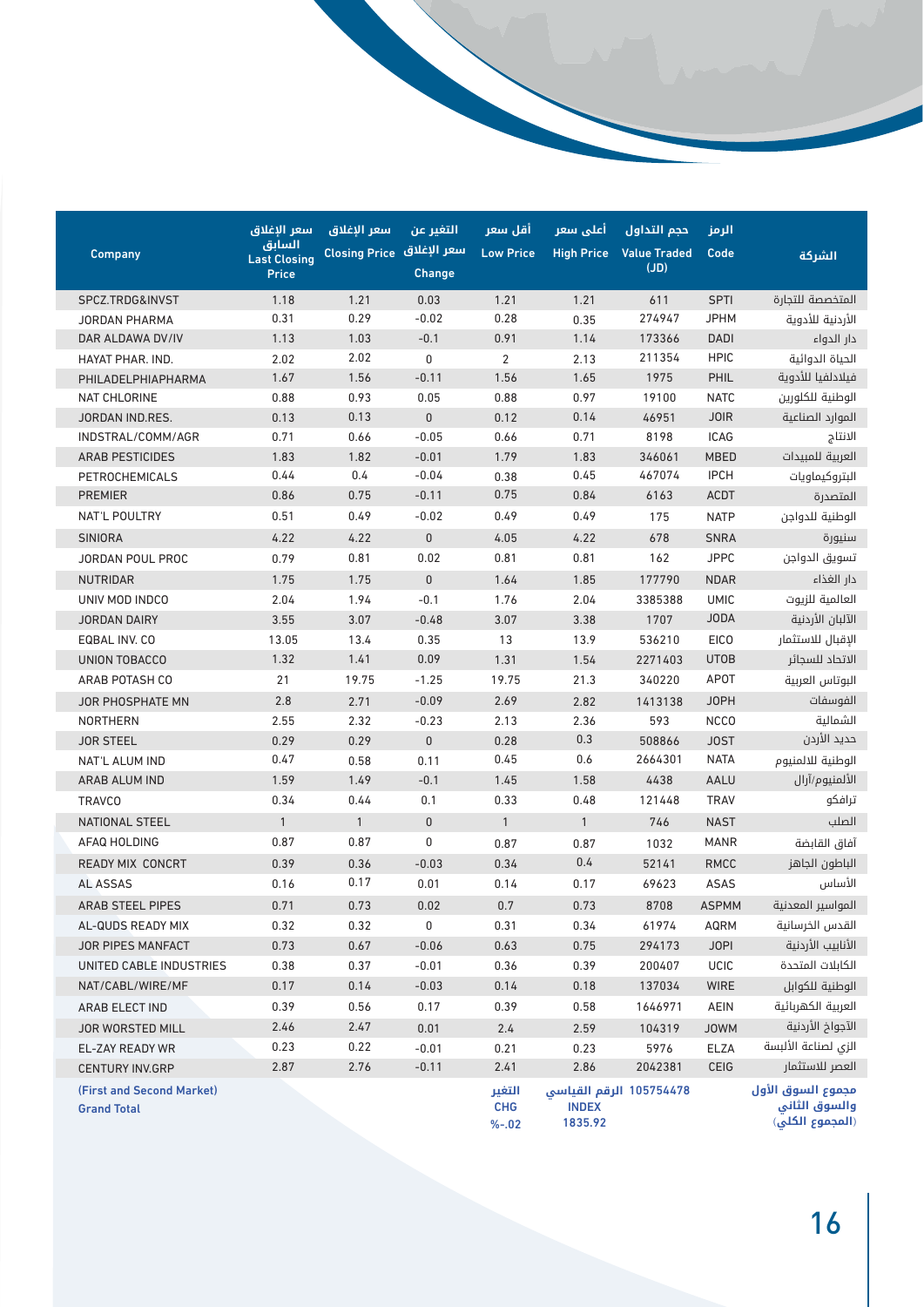

# **نشرة الصفقات خالل شهر شباط 2020 BLOCK TRADE BULLETIN DURING FEBRUARY 2020**

| <b>Company</b>            | حجم التداول<br><b>Value Traded</b> | حجم الأسهم<br>No. of Shares | السعر<br><b>Price</b> | الرمز<br>Code | الشركة        |
|---------------------------|------------------------------------|-----------------------------|-----------------------|---------------|---------------|
| ARAB BANK                 | 340929                             | 59292                       | 5.75                  | ARBK          | البنك العربى  |
| <b>ARAB BANK</b>          | 10600085                           | 2000016                     | 5.3                   | ARBK          | البنك العربى  |
| <b>JOR DUTY FRE SHP</b>   | 1980000                            | 165000                      | 12                    | <b>JDFS</b>   | الاسواق الحرة |
| <b>ARAB BANK</b>          | 3671217                            | 667494                      | 5.5                   | <b>ARBK</b>   | البنك العربى  |
| <b>Block Trades Total</b> | 16592231                           | 2891802                     |                       |               | مجموع الصفقات |

#### **نشرة السندات بالدينار خالل شهر شباط 2020**

#### **2020** BONDS(JD) BULLETIN DURING FEBRUARY 2020

| <b>Company</b>               | احجم التداول<br>بالدينار<br><b>Value Traded</b><br>(JD) | اعدد<br>السندات<br>No. of<br><b>Bonds</b> | عدد<br>العقود<br>No. of<br><b>Shares</b> | اسعر الإغلاق<br>بالدينار<br><b>Closing Price</b><br>(JD) | الرمز<br>Code | الشركة                    |
|------------------------------|---------------------------------------------------------|-------------------------------------------|------------------------------------------|----------------------------------------------------------|---------------|---------------------------|
| <b>16/IS.BD02</b><br>(4.25%) | 15800                                                   | 158                                       | 3                                        | 100                                                      | 10216         | سندات افراد<br>رقم 2016/2 |

**Bonds** Total

**مجموع السندات**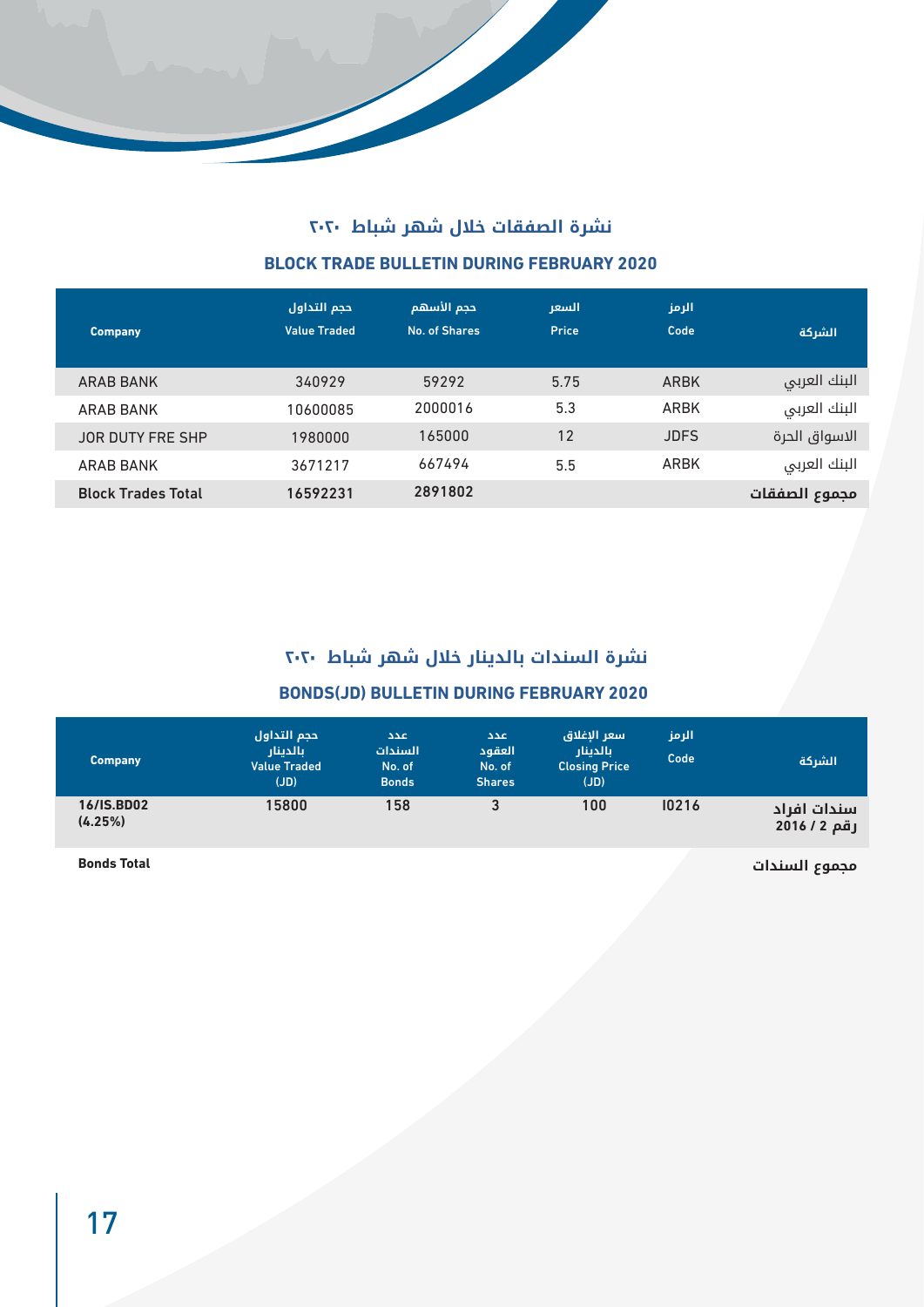# **نشرة تداول األورق المالية غير المدرجة من 2020/02/02 و لغاية 2020/02/27 MONTHLY OTC BULLETINS FROM 02/02/2020 TO 27/02/2020**

| Company                   | اسعر الإغلاق<br>السابق<br><b>Last Closing</b><br><b>Price</b> | سعر الإغلاق<br>Low Price سعر الإغلاق Closing Price | التغير عن<br>Change | أدني سعر | أعلى سعر | الرمز _حجم التداول<br><b>High Price Value Traded Code</b><br>(JD) |             | الشركة                         |
|---------------------------|---------------------------------------------------------------|----------------------------------------------------|---------------------|----------|----------|-------------------------------------------------------------------|-------------|--------------------------------|
| AL SAFWA INSURANCE        | 0.27                                                          | 0.22                                               | $0.05 -$            | 0.22     | 0.27     | 925                                                               | <b>SFIC</b> | الصفوة للتأمين                 |
| <b>AMWAL INVEST</b>       | 0.06                                                          | 0.05                                               | $0.01 -$            | 0.05     | 0.07     | 35442                                                             | AMWL        | أموال انفست                    |
| <b>.ISRAA ISLAMIC FIN</b> | 0.31                                                          | 0.28                                               | $0.03 -$            | 0.24     | 0.34     | 128493                                                            | <b>ISRA</b> | اسراء تمويل اسلامى             |
| AL ROU'YA FOR INVESTMENT  | 0.27                                                          | 0.34                                               | 0.07                | 0.26     | 0.36     | 97273                                                             | <b>ROYA</b> | الرؤية للاستثمار               |
| <b>SHARECO</b>            | 0.48                                                          | 0.48                                               | $\mathbf{0}$        | 0.4      | 0.48     | 13572                                                             | <b>SHBC</b> | شيركو                          |
| COMPREHENSIVE             | 1.33                                                          | 1.37                                               | 0.04                | 1.2      | 1.4      | 1273197                                                           | <b>INOH</b> | المتكاملة للمشاريع<br>المتعددة |
| <b>INV HOUSE</b>          | 0.17                                                          | 0.24                                               | 0.07                | 0.16     | 0.24     | 335603                                                            | <b>INVH</b> | بيت الاستثمار                  |
| <b>EJADA</b>              | 0.08                                                          | 0.11                                               | 0.03                | 0.07     | 0.11     | 45672                                                             | <b>EJAD</b> | إجادة للاستثمارات المالية      |
| <b>ARAB CORP</b>          | 0.03                                                          | 0.03                                               | $\mathbf{0}$        | 0.02     | 0.03     | 3082                                                              | <b>ARED</b> | عرب کورب                       |
| <b>BLUE STONE</b>         | 1.77                                                          | 1.78                                               | 0.01                | 1.78     | 1.78     | 89                                                                | <b>BSTI</b> | الحجر الأزرق                   |
| <b>INVESTORS 1&amp;p</b>  | 0.08                                                          | 0.07                                               | $0.01 -$            | 0.07     | 0.08     | 50900                                                             | <b>IPRO</b> | الصناعية العقارية              |
| <b>B. AL-MAL/BEITNA</b>   | 0.17                                                          | 0.18                                               | 0.01                | 0.16     | 0.18     | 25618                                                             | <b>BAMB</b> | بيتنا                          |
| <b>RESOURCES INVEST</b>   | 0.07                                                          | 0.07                                               | $\pmb{0}$           | 0.06     | 0.09     | 25323                                                             | <b>JOMA</b> | الموارد للتنمية والاستثمار     |
| <b>WINTER VALLEY TOUR</b> | 0.37                                                          | 0.31                                               | $0.06 -$            | 0.31     | 0.34     | 130                                                               | <b>WIVA</b> | وادي الشتا                     |
| <b>AHLIA ENTERPRISES</b>  | 0.09                                                          | 0.1                                                | 0.01                | 0.08     | 0.1      | 45843                                                             | ABLA        | الأهلية للمشاريع               |
| MID PHARMA IND            | 0.54                                                          | 0.51                                               | $0.03 -$            | 0.47     | 0.57     | 8266                                                              | <b>MPHA</b> | شرق أوسط دوائية                |
| <b>JOR INDSTR CHEM</b>    | 1.15                                                          | 1.15                                               | $\mathbf{0}$        | 1.15     | 1.26     | 874                                                               | <b>JOIC</b> | الصناعات الكيماوية             |
| PEARL SAN P CONV          | 2.52                                                          | 2.6                                                | 0.08                | 2.6      | 2.6      | 2072                                                              | PERL        | اللؤلؤة                        |
| <b>JOR CEMENT FACT</b>    | 0.31                                                          | 0.31                                               | $\mathbf{0}$        | 0.31     | 0.34     | 16493                                                             | <b>JOCM</b> | الاسمنت                        |
| <b>JOSECO</b>             | 0.15                                                          | 0.15                                               | $\mathbf{0}$        | 0.14     | 0.16     | 10501                                                             | <b>JOSE</b> | الصخر الزيتى                   |
| MID EASTCOMPLEX           | 0.35                                                          | 0.37                                               | 0.02                | 0.34     | 0.39     | 439464                                                            | <b>MECE</b> | مجمع الشرق الاوسط              |
| MESC JORDAN               | 0.07                                                          | 0.06                                               | $0.01 -$            | 0.05     | 0.06     | 1174                                                              | <b>JNCC</b> | مسك الأردن                     |
| <b>JOR CLOTHING CO</b>    | 0.16                                                          | 0.18                                               | 0.02                | 0.15     | 0.2      | 206635                                                            | <b>CJCC</b> | الألبسة الأردنية               |

and Total OTC MARKET And The United States of the United States of the United States of the United States of the U

**مجموع سوق االوراق المالية غير المدرجة**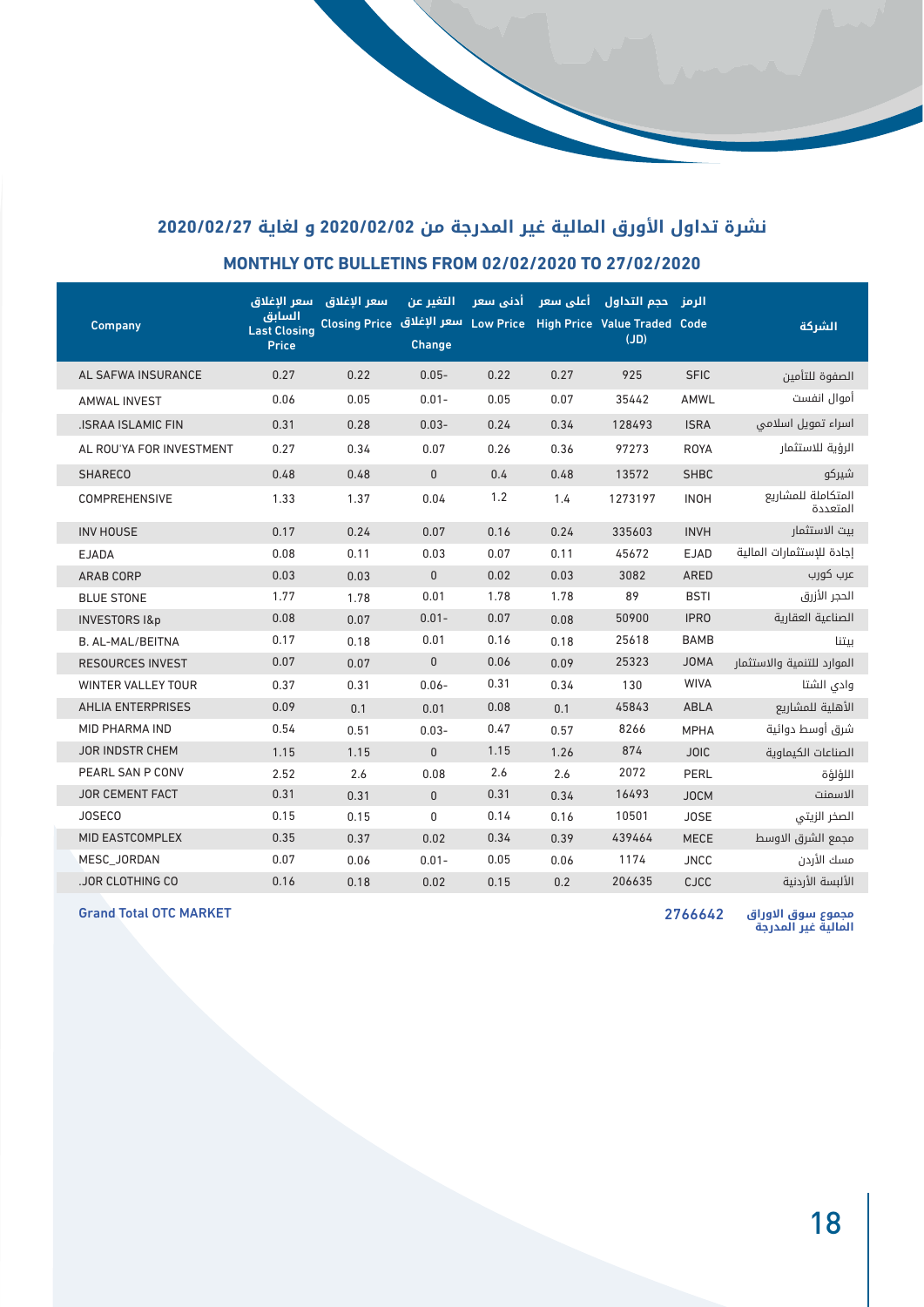## **التطور االقتصادي لألردن Development Economic Jordan**

#### • The inflation rate for January 2020 was 1.68%.

• The unemployment rate for the fourth quarter of 2019 was 19.0%.

• 6.8% was the increase in national exports and 4.8% the decrease in imports during 2019.

• The Jordan Investor Confidence Index has increased in October 2019 to reach 139.9 points in comparison to 116.4 points in September 2019 (23.49 points).

• The Department of Statistics announced that it has finished updating the base vear for the consumer price index to  $(100 = 2018)$  instead of  $(100 - 2010)$ . Accordingly, the consumer price index for January of 2020 will be issued with the new base year (100 = 2018), in accordance with international recommendations.

#### **/jo.gov.dos.dosweb://http**

• The Open Market Operations Committee at the Central bank of Jordan decided to cut the interest rates on all monetary policy instruments by 50 basis points, starting from Thursday 5th March, 2020.

http://www.cbj.gov.jo/DetailsPage/CBJEN/ **272=NewsDetails.aspx?ID** 

• بلـغ معـدل التضخـم لشـهر كانـون ثانـي عـام 2020 مقدار .%1.68

• بلـغ معـدل البطالـة لألردنييـن للربـع الرابـع مـن عام 2019 مقدار .%19.0

• %6.8 ارتفـاع الصـادرات الوطنيـة و%4.8 انخفـاض المسـتوردات خـال عـام .2019

• شهد المؤشر الأردني لثقة المستثمر ارتفاعاً في شـهر تشـرين األول 2019 ليصل إلى مسـتوى139.9 نقطـة مقارنـة مـع 116.4 نقطـة لشـهر أيلـول ،2019 حيـث ارتفـع بمقـدار 23.49 نقطة.

• أعلنـت دائـرة اإلحصـاءات العامـة بأنـه تـم االنتهـاء مــن كافــة مراحــل العمــل المتعلقــة بتحديــث ســنة الأســاس للرقــم القياســي لأســعار المســتهلك لتصبــح )100=2018( ً بــدال مــن )100=2010( وبنــاء علــى ذلــك ســوف يصــدر الرقــم القياســي ألســعار المســتهلك لشــهر كانــون ثانــي مــن عــام 2020 بسـنة الأسـاس الجديـدة (100=2018)، وذلـك وفقـاً للتوصيــات الدوليــة.

#### http://dosweb.dos.gov.jo/ar

•قـررت لجنـة عمليـات السـوق المفتوحـة فـي البنـك المركـزي الأردنـي خفـض أسـعار الفائـدة علـي كافـة أدوات السياسـة النقديـة بمقـدار 50 نقطـة أسـاس ً اعتبـارا مـن يـوم الخميـس.2020/3/5

http://www.cbj.gov.jo/DetailsPage/CBJAR/ **273=NewsDetails.aspx?ID**